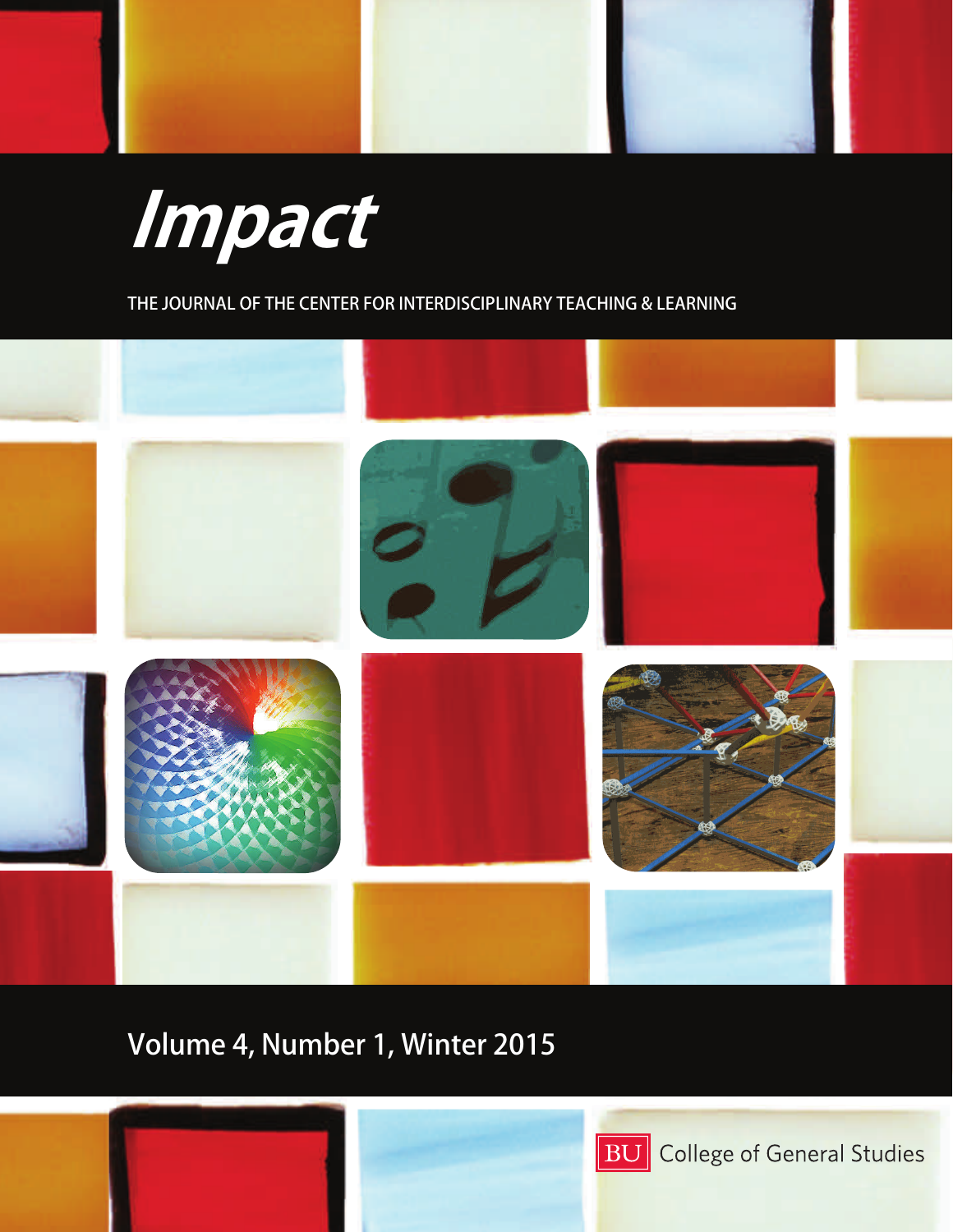# **TABLE OF CONTENTS**

| 3                    |  |  |
|----------------------|--|--|
| 4                    |  |  |
| 5                    |  |  |
| 7                    |  |  |
| 11                   |  |  |
|                      |  |  |
| 12                   |  |  |
| 14                   |  |  |
| 16                   |  |  |
| <b>Book Reviews:</b> |  |  |
| 19                   |  |  |
| 20                   |  |  |
| 21                   |  |  |
|                      |  |  |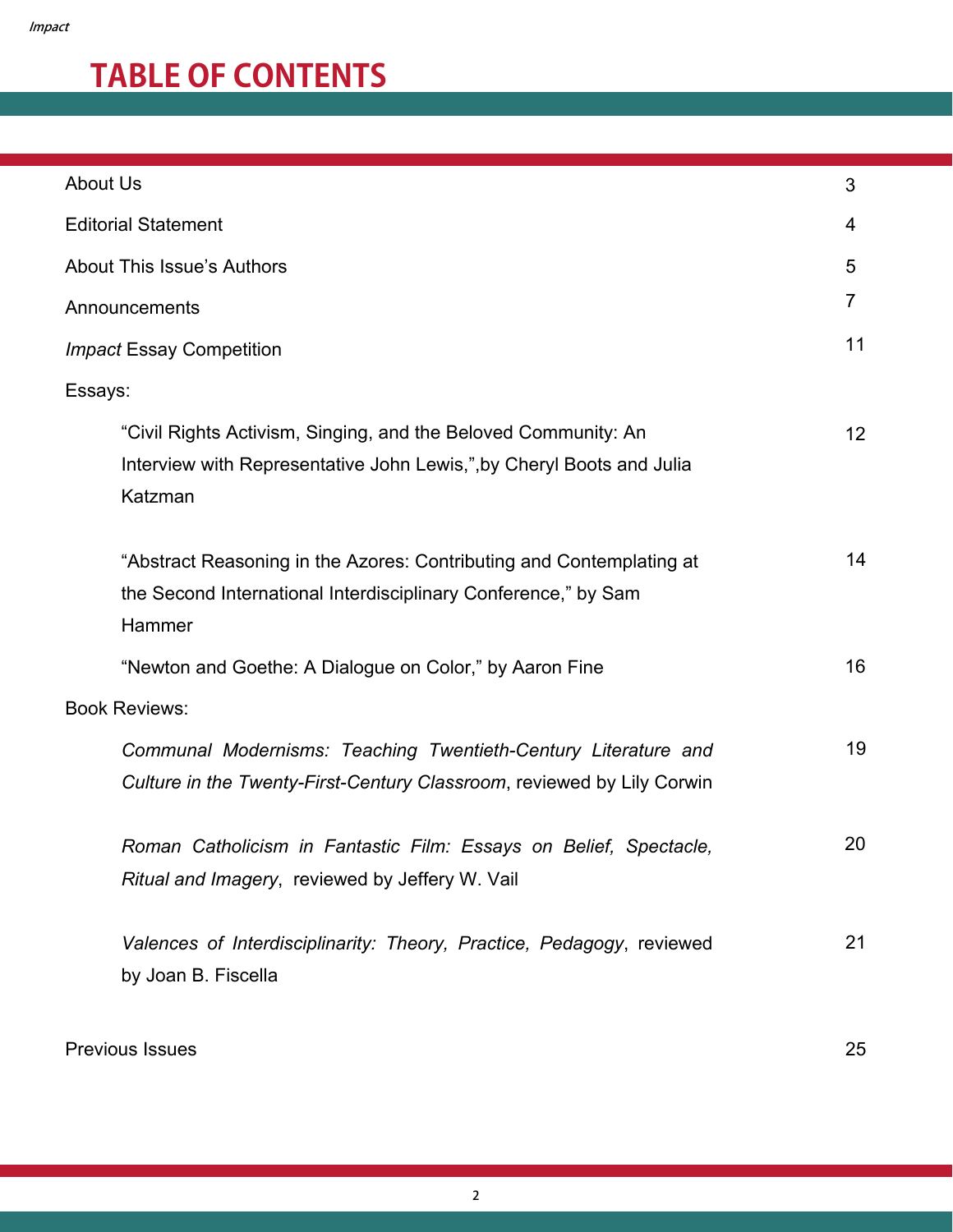### **ABOUT US**

ABOUT: *Impact: The Journal of the Center for Interdisciplinary Teaching & Learning* is a peer-reviewed, biannual online journal that publishes scholarly and creative non-fiction essays about the theory, practice and assessment of interdisciplinary education. *Impact* is produced by the Center for Interdisciplinary Teaching & Learning at the College of General Studies, Boston University ([www.bu.edu/cgs/citl\)](http://www.bu.edu/cgs/citl/summerinstitute/).

Impact provides free and open access to all of its research publications. Authors published in Impact retain copyright on their articles, except for any third-party images and other materials added by Impact, which are subject to copyright of their respective owners. Authors are therefore free to disseminate and re-publish their articles, subject to any requirements of third-party copyright owners and subject to the original publication being fully cited. Visitors may download and forward articles subject to the citation requirements; all copyright notices must be displayed.

EDITORS: All editors are from the College of General Studies, Boston University.

| Andy Andres     | Joelle Renstrom     |
|-----------------|---------------------|
| Chris Coffman   | Kathleen Vandenberg |
| Regina Hansen   | Kyle Wiggins        |
| Patricia Larash | Aaron Worth         |
| John Mackey     |                     |

BOOK REVIEW EDITOR: Chris Coffman, College of General Studies, Boston University

#### EDITORIAL ADVISORY BOARD:

| Caroline Brown, University of Montreal | Dawn Skorczewski, Brandeis University  |
|----------------------------------------|----------------------------------------|
| Lisa Gitelman, New York University     | Didem Vardar Ulu, Wellesley University |
| Linn Cary Mehta, Barnard College       |                                        |
| Jana Funke, University of Exeter       |                                        |

Copyright © 2015 by the College of General Studies, Boston University ISSN 2325-0232 ISBN 10- 0615582478ISBN 13-978-0-615-58247-4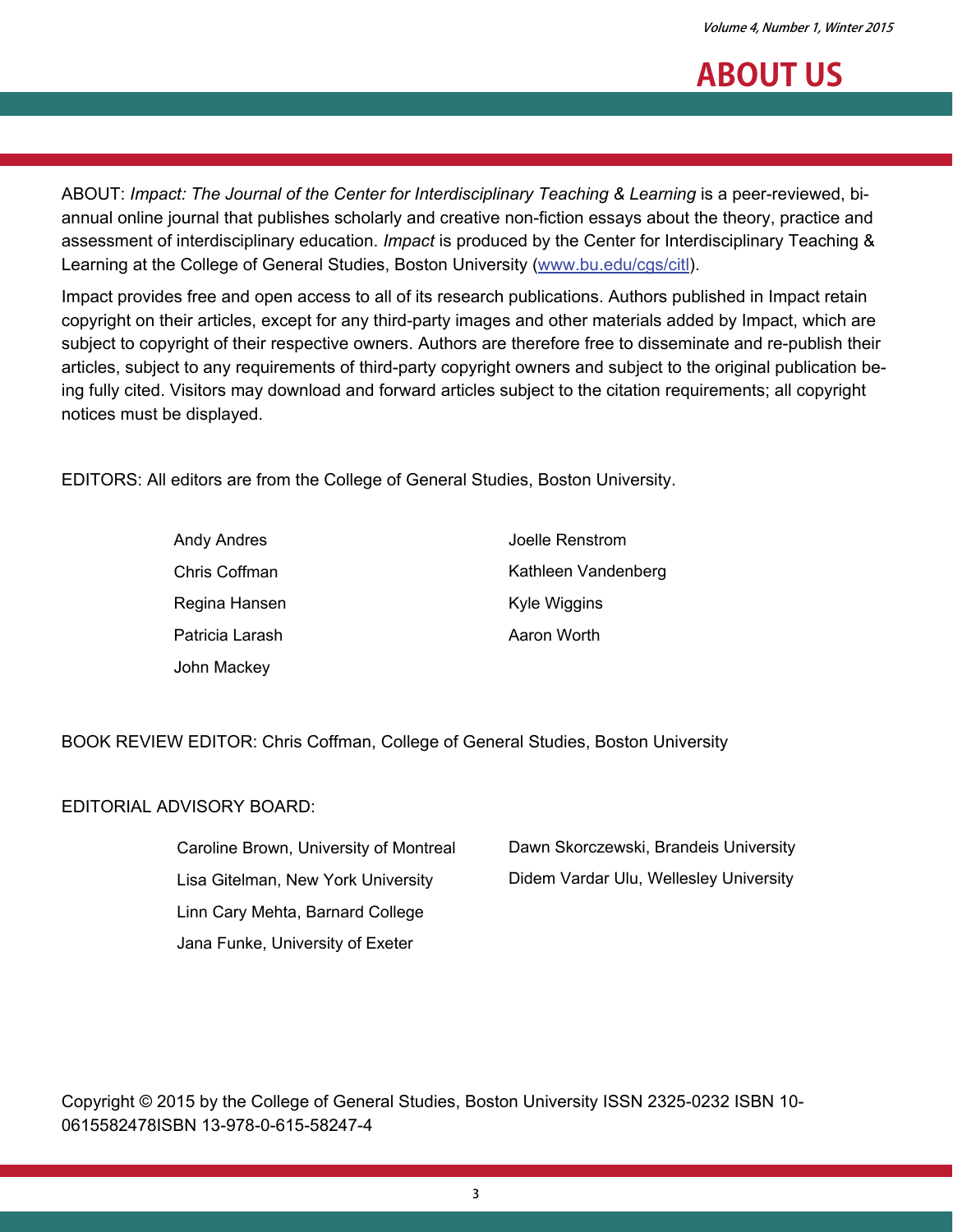### **EDITORIAL STATEMENT**

A belated Happy New Year! The essays and reviews in our winter issue further suggest the contours of interdisciplinary research and compel us to think even harder about our students.

As participants in the College of General Studies' undergraduate research program, Professor Cheryl Boots and Boston University student Julia Katzman have been analyzing Civil Rights memoirs and music. Their interview with Civil Rights icon and Representative John Lewis underscores the significance of personal reflection and song for political protest. Boots and Katzman's essay also suggests the value of professorundergraduate student collaboration. Among other things, in his essay "Abstract Reasoning in the Azores," Professor Sam Hammer reflects on how students negotiate the abstract world of natural phenomena and the more precise world of science. By encouraging observation, contemplation and play, Hammer allows students to become better interdisciplinary thinkers. Aaron Fine wants his line drawings and the intentional format of his essay to bring readers into his imagined dialogue between Newton and Goethe. Moving from Newton to Fine and then from Goethe and back to Fine, "Newton and Goethe: A Dialogue in Color" lends insight into the creative process. Substantive and provocative, this issue's review essays by Professors Corwin, Fiscella and Vail further map the terrain of interdisciplinary research and offer a comprehensive reading list for 2015.

Last year, in our 2014 winter issue of *Impact*, we published "Supercool Art: Drawing with Liquid Nitrogen in Provincetown" by Dan Jay. Since then, Jay's chemical drawings have been featured at various venues, and he has created art with students. Recently, BU Graduate student Christine Tannous [wrote](http://bunewsservice.com/merging-art-science/) about Jay's work. We provide this link to Tannous's article for two reasons: to demonstrate what has grown out of Jay's initial essay for *Impact*, and to further acknowledge student work.

As always, we welcome your feedback and responses and encourage you to submit your research or other creative work for consideration to *Impact*.

With best wishes for a healthy, happy, and productive new year,

The Editors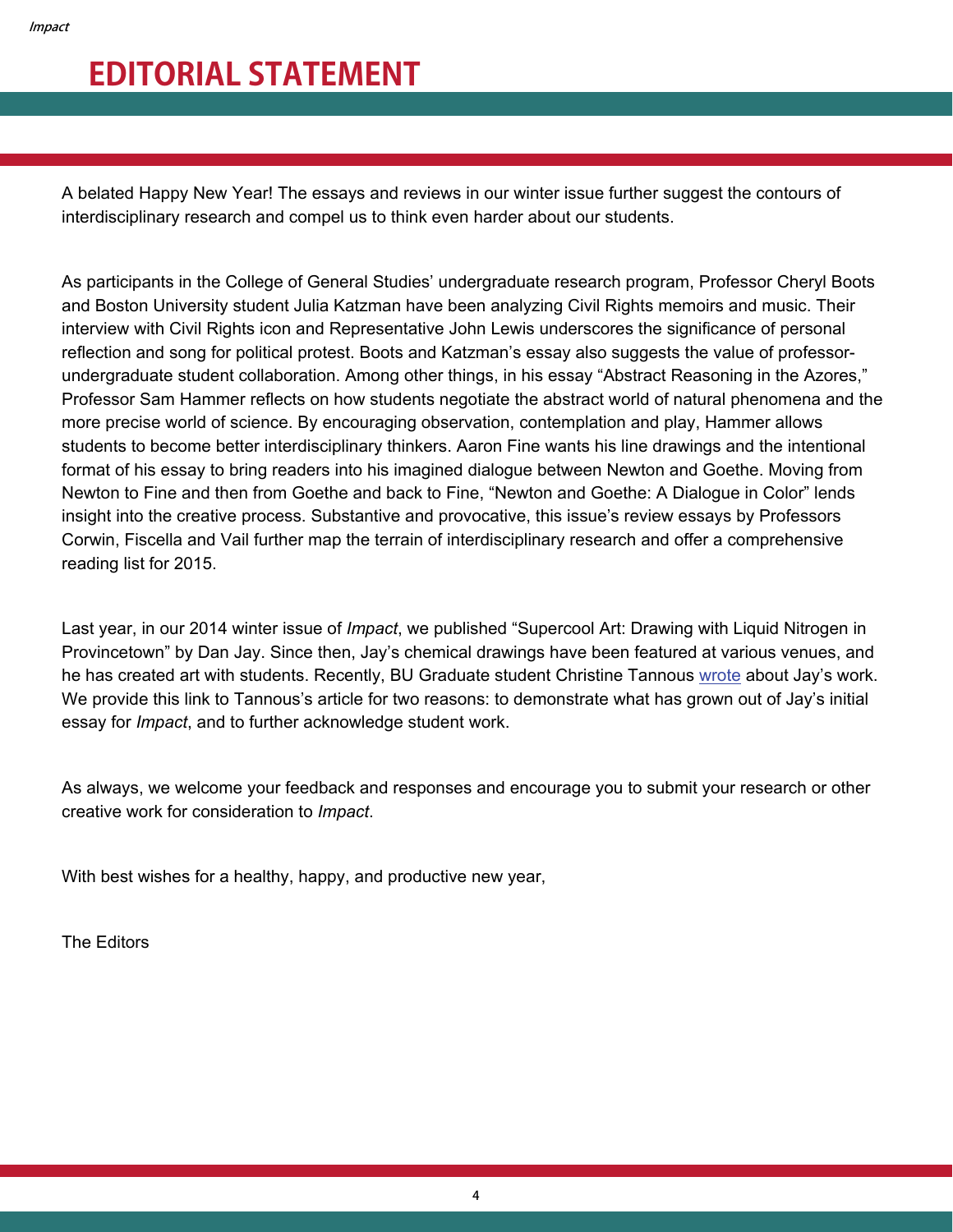## **ABOUT THIS ISSUE**'**S AUTHORS**

**Dr. Cheryl C. Boots** is a senior lecturer at Boston University, where she has taught humanities to freshmen for the past 15 years. Her recent book, *Singing for Equality: Hymns and the American Antislavery and Indian Rights Movements, 1640-1855* examines the function of hymns in nineteenth-century civil rights efforts. She is a singer-songwriter and serves as worship leader for St. Stephen's United Methodist Church in Marblehead, Mass. Her essay for *Impact* is partially based on her Master's of Sacred Theology thesis and the research for her current book project on spirituals, freedom songs, and the civil rights movement from 1955- 1968.

Lily Corwin has taught courses in academic and creative writing, literature, and literary theory at several colleges and universities and is currently lecturing at Quincy University. She holds a Ph.D. in English Language and Literature from Catholic University and publishes both creative and critical work. Recent publications have focused on her primary area of research, Jewish American Fiction, and have dealt with treatments of Shoah in the works of Paul Auster and Philip Roth.

**Aaron Fine** holds an MFA in Painting from Claremont Graduate University and a BFA in Painting, accompanied by a Philosophy honors thesis on Spinoza's Scientia Intuitiva, from Ohio University. In 1999, after working in non-profit arts administration for four years, he began teaching at Truman State University, where he is now Professor of Art and Gallery Director. He teaches in the Interdisciplinary Studies program in addition to providing instruction in Drawing, Painting, and History of Graphic Design. His recent creative nonfiction on subjects in visual culture has been presented at several Popular Culture and Asian Studies conferences and published in academic journals and arts zines including *AsiaNetwork Exchange*, *Blotterature*, and *8-1/2 x 11*. His book of essays and coloring book plates titled *Dialogues on Color* will be published by Are Not Books in early 2016. His paintings and drawings have been exhibited widely over the past 20 years.

**Joan Fiscella**, Ph.D, Philosophy, University of Notre Dame, taught in Wayne State University's interdisciplinary University Studies/Weekend College Program for working adults in the late 1970s. After receiving her AMLS (Library Science) at the University of Michigan, she worked in academic libraries as a reference librarian and in collections development. She retired from the University of Illinois at Chicago Library in 2010, as Associate Professor Emerita. She has been an active member of the Association for Interdisciplinary Studies since 1989.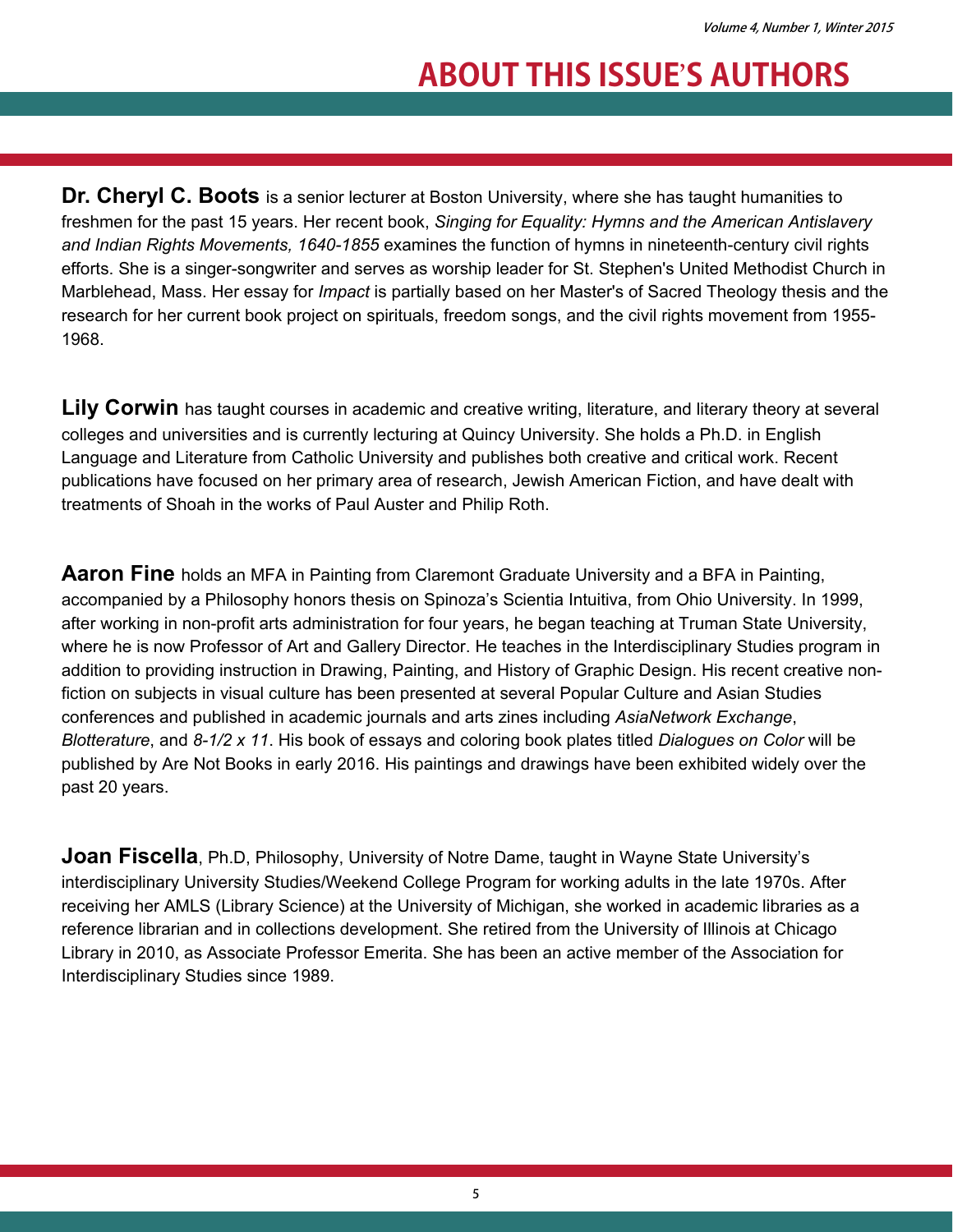# **ABOUT THIS ISSUE**'**S AUTHORS– CONTINUED**

**Sam Hammer** earned his Ph.D in evolutionary biology from Harvard University in 1993 and joined the faculty of Boston University that year. He teaches urban ecology in addition to landscape studies, general biology, and botany. He also teaches design research methods in the Sustainable Design Program at the Boston Architectural College. He is the recipient of awards from the National Science Foundation (USA) and the National Geographic Society.

**Julia Katzman** is a proud 2014 graduate of Boston University's College of General Studies where she was member of the Dean's Advisory Board, a Dean's Host, and the Dean's List. She was a winner of the CGS Capstone Award for her group's paper entitled "BPA: A Global Issue Warranting Local Action." Currently, Julia is a History major in Boston University's College of Arts and Sciences with a concentration in 20th Century American History. She has a passion for civil rights issues and will return to Capitol Hill for her second summer as a Congressional Intern. She has worked as an Undergraduate Research Assistant with Prof. Boots for two semesters.

**Jeffery W. Vail** is senior lecturer in Humanities at Boston University. He is the editor of *The Unpublished Letters of Thomas Moore* and the author of *The Literary Relationship of Lord Byron and Thomas Moore*. He has published numerous articles on British and Irish Romanticism and has lectured on Byron and Moore around the world, including Austria, France, Ireland, the United Kingdom, and the United States.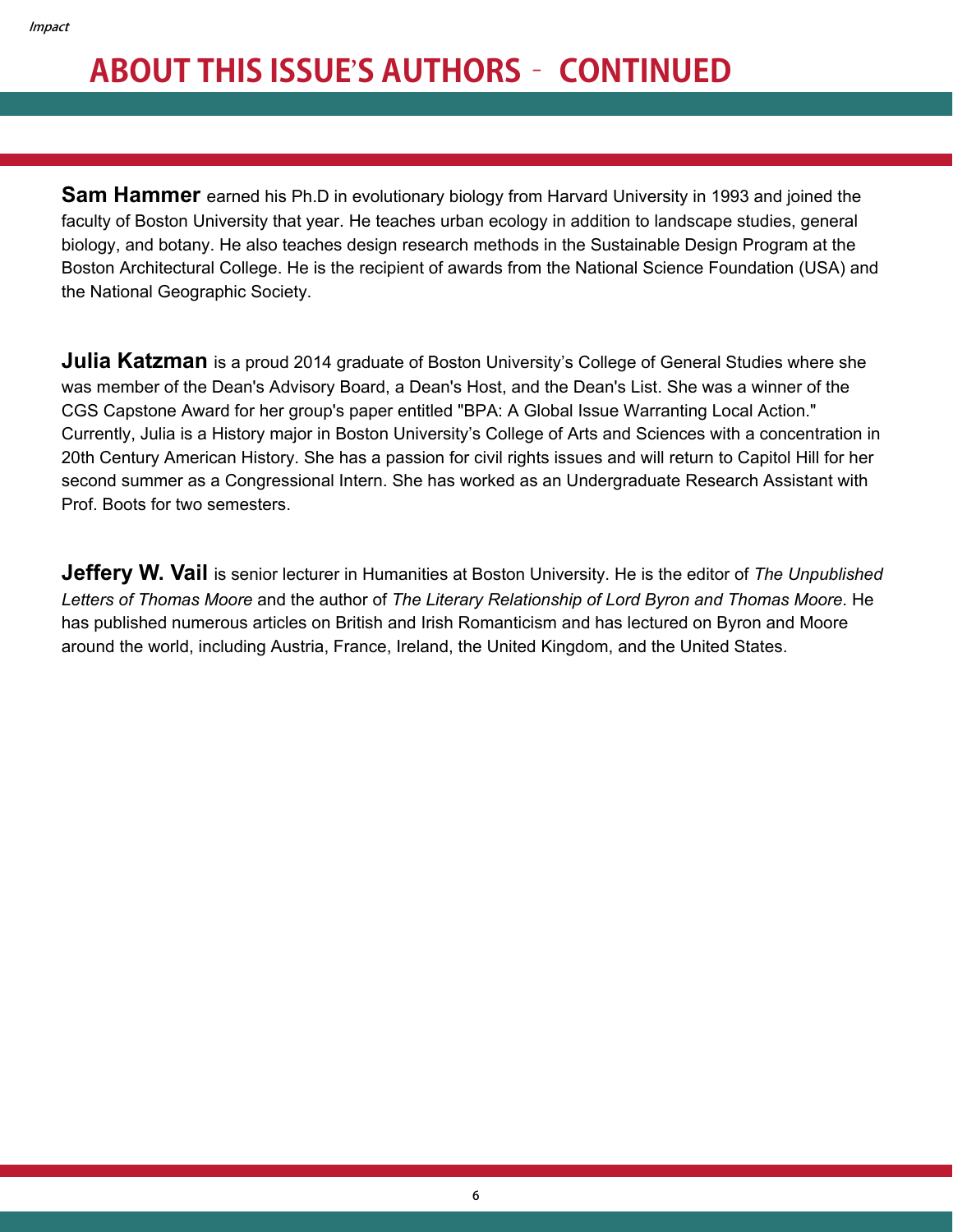## **ANNOUNCEMENTS**

**Northeast Regional Conference for Association of Authentic, Experiential & Evidence Based-Learning (AAEEBL)** 

### **"ePortfolios and Digital Technologies in the Post-Course Era: Fostering Reflective and Integrative Learning in College, Career, and Life"**

March 12, 2015

Boston University, College of General Studies, Center for Interdisciplinary Teaching & Learning

To register or for additional information, contact jregan@bu.edu or trentbatson@mac.com, or visit [https://aaeebl.site-ym.com/default.asp?page=2015\\_NE.](https://aaeebl.site-ym.com/default.asp?page=2015_NE)

#### **Center for Interdisciplinary Teaching & Learning Third Annual Conference**

### **"Poles Apart, Melting Together: Science and the Humanities Confront the Anthropocene"**

June 27, 2015

Boston University, College of General Studies, Center for Interdisciplinary Teaching & Learning

CITL's 3rd Annual Conference will explore the convergence of science and the humanities as we seek to understand the impact of current ecological and technological trends on the planet and humanity. The keynote address will be by Paul Robbins, director of the Nelson Institute for environmental Studies at the University of Wisconsin-Madison. Additional details on the agenda and speakers will be announced later this spring. Featured topics may include climate change, mass extinctions, synthetic biology, Artificial Intelligence, transhumanism and more.

We invite papers on interdisciplinary research and pedagogy addressing what has variously been termed "the end of Nature" and the "Anthropocene." We seek original papers that integrate topics from science and the humanities in order to confront those aspects of globalization that have compelled scholars to revise their conceptions of "nature" and "human nature" in the twenty-first century. Papers presented at this conference will be considered for publication as part of an ongoing series on Ecocritical Theory and Practice edited by Douglas Vakoch and published by Lexington Books (Rowman & Littlefield).

Send a curriculum vitae and a 200-250 word proposal by April 3, 2015 to R. Samuel Deese, rsdeese@bu.edu. For more information, please visit [www.bu.edu/cgs/citl/annualconference.](http://www.bu.edu/cgs/citl/annualconference)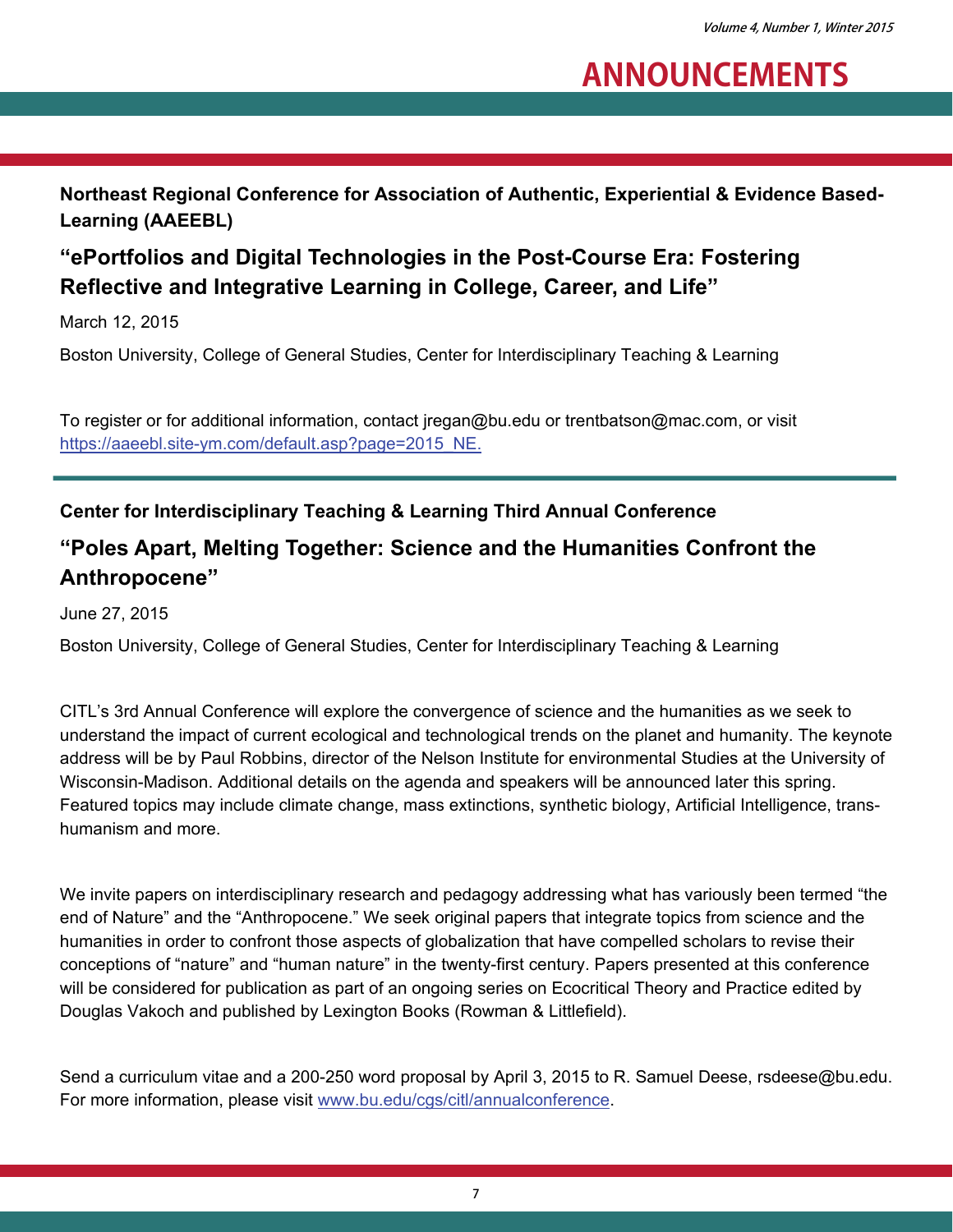# **ANNOUNCEMENTS– CONTINUED**

#### **Center for Interdisciplinary Teaching & Learning Fourth Annual Summer Institute**

### **"The History, Culture, and Science of Beer"**

July 17-18, 2015

Boston University, College of General Studies, Center for Interdisciplinary Teaching & Learning

This year's summer institute will explore the history, culture, and science of beer. To complement the classroom learning experience, participants will visit and conduct taste tests at a Boston-based brewery. Faculty members from the CGS Social Science, Natural Sciences, and Humanities divisions will present the following lectures: "From Beer Street to Bud Man: Images of Beer Drinkers in Popular Culture"; "Beer – the Original Biotechnology; "99 Bottles of Beer on the Wall: Nationality, Gender and Beer Songs"; and "Beer and the Making of the Modern Nation-State." Attendees will also have the chance to meet a CGS alumni, who is now a successful, professional craft brewer. To register, contact dconnor@bu.edu or msullvan@bu.edu. Or, visit [www.bu.edu/cgs/citl/summerinstitute](http://www.bu.edu/cgs/citl/summerinstitute/) .

#### **The 12th Learning and Technology Conference**

### **"Wearable Tech / Wearable Learning"**

April 12-13, 2015

Jumada Al-Thani 23-24 1436 A.H.; Jeddah, Kingdom of Saudi Arabia

From mobile devices, iWatch, wristbands, and Google glasses, to the latest in sports, digital healthcare, and clinical diagnostics, wearable technology is one of the most prolific areas of innovation. Now, both businesses and consumers have increasingly vast mobile capabilities at their fingertips. And wearable technology can be integrated with other technologies to improve learning objectives, since students have quick and easy access to information. Wearable technology can also connect students in new ways by providing mobility for just about any classroom environment. The 12th Learning and Technology Conference, which is one of the first forums for wearable technology to emerge in the region, surveys cutting-edge research on wearable technology and mobile learning. It provides a unique opportunity for researchers, practitioners, and policymakers to explore the future of this billion-dollar industry. Among the many topics addressed are the significant innovations and challenges ahead, and what can be expected in future permutations of wearable technology.

This year's conference will feature keynote presentations, intensive workshops, and provocative paperpresentation panels covering the latest in on-body and worn mobile technologies. Expect to come away feeling better prepared to embrace the rising culture of wearable technology. For any inquiries, please contact: LT@effatuniversity.edu.sa Dr. Akila Sarirete at +966 12 636 4300 x 2300 or Dr. Wadee Al-Halabi at +966 55 550 6232. Or, visit: <http://www.effatuniversity.edu.sa/Events/LT/Pages/default.aspx>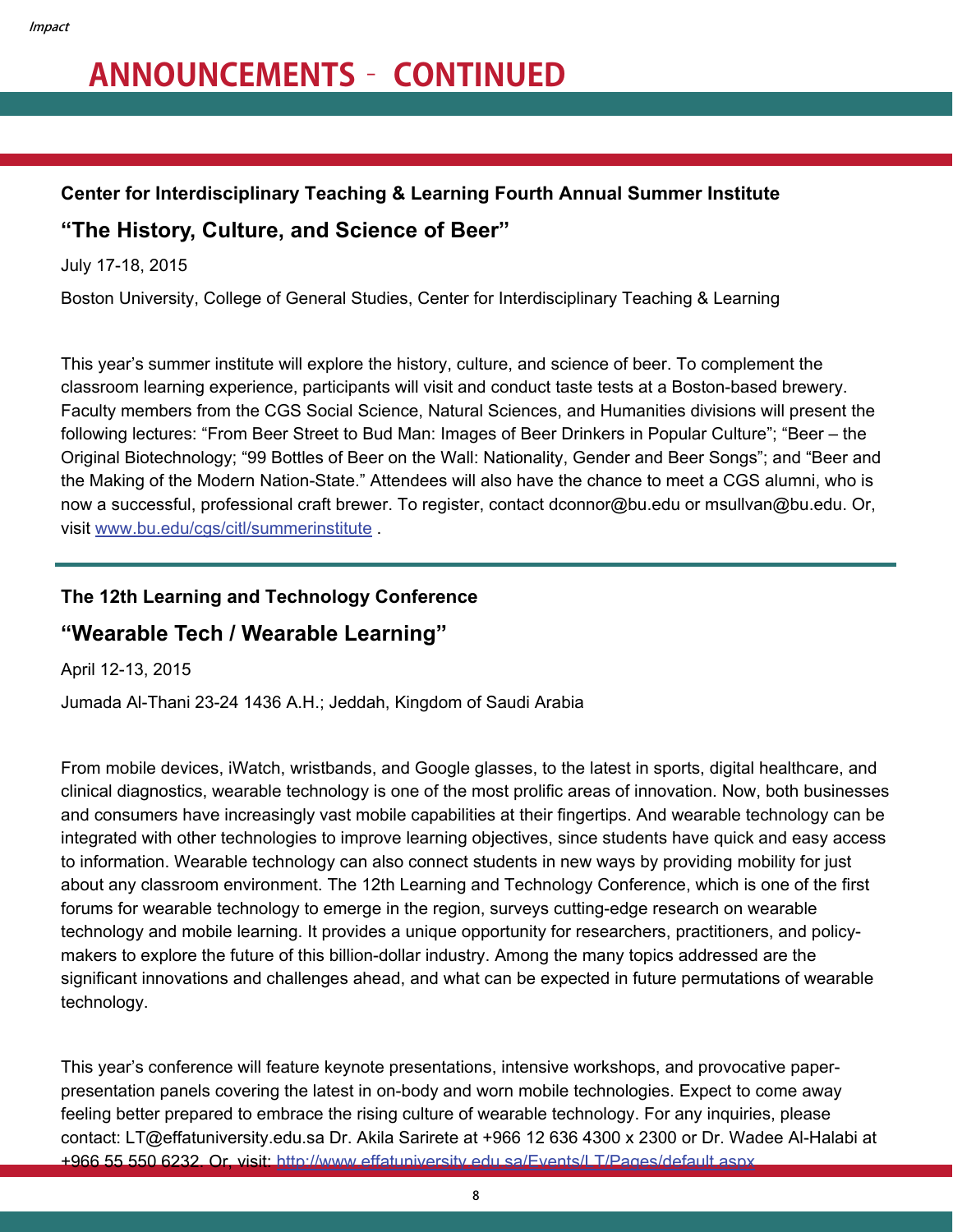### **IMPACT ESSAY COMPETITION**

Every December, the editors of *Impact: The Journal of the Center for Interdisciplinary Teaching & Learning* invite submissions of scholarly and creative non-fiction essays between 1,000 and 5,000 words on any aspect of interdisciplinary teaching or research. The author of the winning essay will receive a \$250 award and publication in *Impact*.

Essays should be readable to a general, educated audience, and they should follow the documentation style most prevalent in the author's disciplinary field. Essays for this contest should be submitted by the first Monday in December to [http://CITL.submittable.com/submit](http://citl.submittable.com/submit).

CITL reserves the right to not publish a winner in any given year. Faculty and staff from the College of General Studies are not eligible to submit to this contest.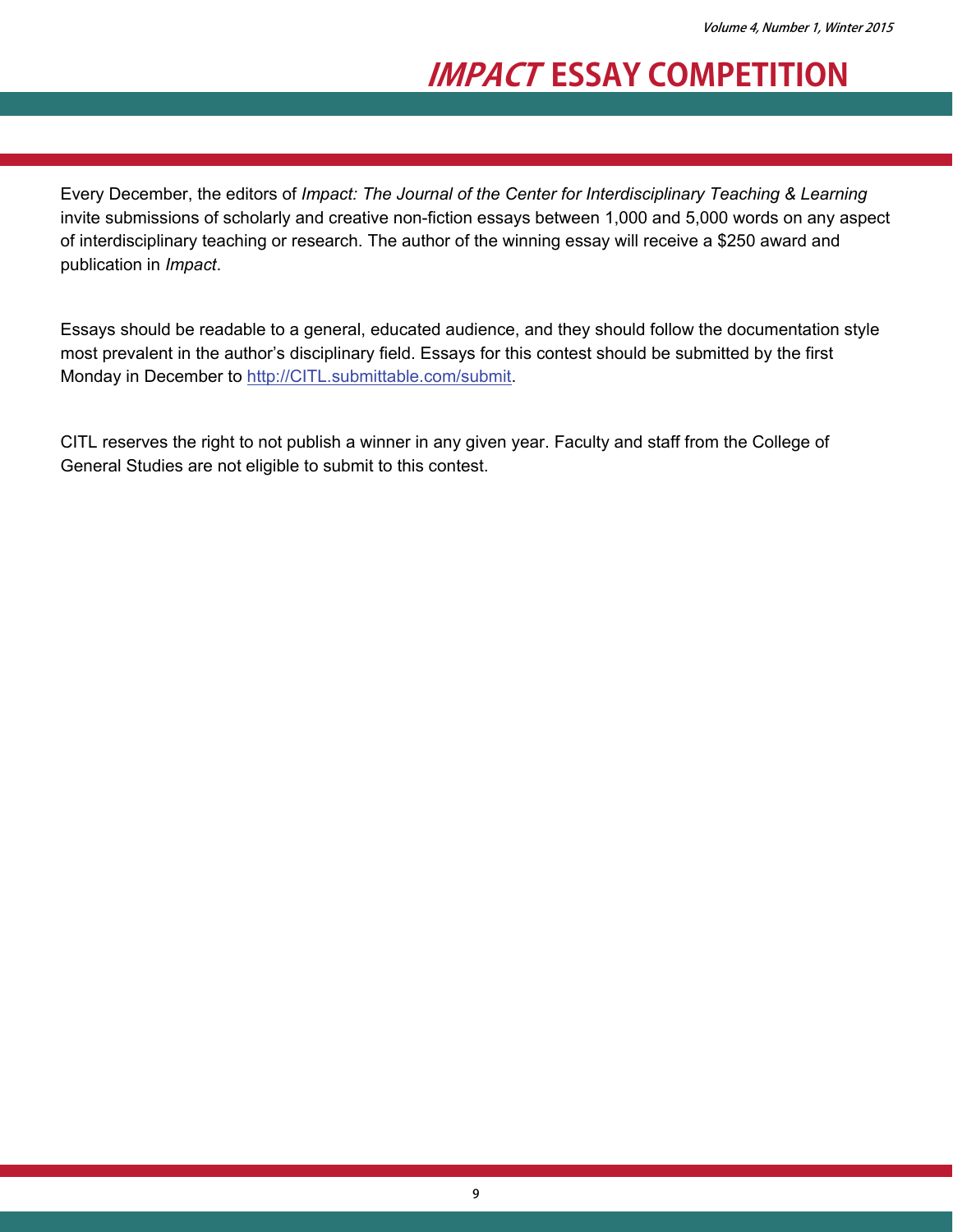## **ESSAYS**

### **"Civil Rights Activism, Singing, and the Beloved Community: An Interview with Representative John Lewis"**

By Cheryl Boots and Julia Katzman, Boston University

A Bobby Kennedy campaign poster. A group photo of the March on Washington speakers in front of the Lincoln Memorial. A photograph of Mahatma Gandhi. Several prints of marchers: black men in suits with linked



arms or walking side by side. These and dozens of other framed images greet visitors to the honorable John Lewis's office on Capitol Hill. The pictures instantly immerse viewers into decades of activism and service in which Rep. Lewis has engaged on behalf of the "beloved community."

The phrase "beloved community" comes from the Civil Rights Movement of the 1950s. Influenced by the Social Gospel Movement in America as well as the teachings of Gandhi, Martin Luther King, Jr. brought the phrase into common parlance. As one of King's protégés, Rep. Lewis offered his definition in his memoir. Breaking it into parts he wrote, "'Beloved'— not hateful, not violent, not uncaring, not unkind. 'Community' not separated, not polarized, not adversarial."<sup>1</sup> Rep. Lewis's understanding of beloved community has fueled his lifelong passion for justice.

Despite his family's early warnings to "stay out of trouble,"<sup>2</sup> it did not take Rep. Lewis long to identify a trouble for which he was willing to die. Deeply inspired by the heroism of Rosa Parks and the moving rhetoric of Martin Luther King Jr., Rep. Lewis affiliated with civil rights activism during his student days in Nashville. As a member of the Southern Christian Leadership Council and the chairman for the Student Nonviolent Coordinating Committee (SNCC) during the turbulent years 1963- 1966, Rep. Lewis helped organize and run activities that were instrumental to the entire Civil Rights Movement. After many successes and failures– more than 40 arrests, and numerous beatings and injuries that brought Rep. Lewis very close to death– his allegiance to our nation and to the African American community has remained consistent.

A thirteen-term U.S. congressman and 2010 recipient of the Presidential Medal of Freedom, Rep. Lewis has come a long way since the days of sit-ins and freedom rides, yet his tactics and fervor persists. With linked arms to fellow members of his beloved community, Rep. Lewis' leadership style seems an anomaly

John Lewis, Walking with the Wind: A memoir of the Movement. With Michael D'Orso. New York: Simon & Schuster, 1998, 472.

<sup>1</sup>John Lewis, *Walking with the Wind: A memoir of the Movement*. With Michael D'Orso. New York: Simon & Schuster, 1998, 472.<br><sup>2</sup>"2010 Presidential Medal of Freedom Recipient: Congressman John Lewis," mp4 video, 03:36, The http://www.whitehouse.gov/photos-and-video/video/2011/02/16/2010-presidential-medal-freedom-recipient-congressman-john-lewis.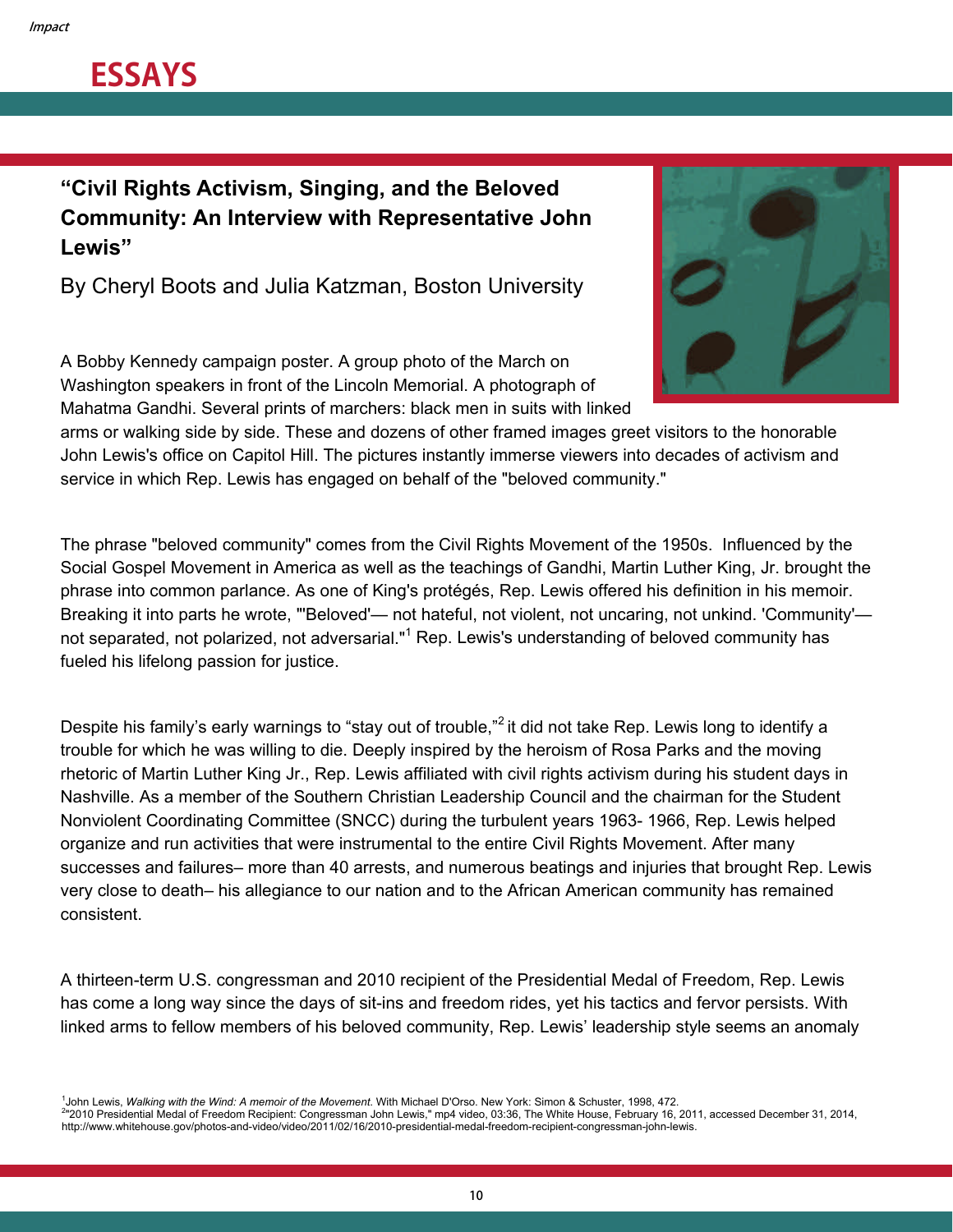in today's sensationalist media coverage. Instead of self-promotion, Rep. Lewis intently inspires young leaders to educate themselves and to harness their voice and action as the noblest vehicle for change.<sup>3</sup> The Freedom Schools, which were classes designed to educate African American children and adults on African American history, and information to help pass state-imposed "literacy tests" required to vote in elections, began under Rep. Lewis's tenure at SNCC. Speaking at their training event this summer, Rep. Lewis encouraged youth to bring about "a nonviolent revolution, a revolution of values, and a revolution of ideas."<sup>4</sup>

The nature of racial inequalities may have changed over the past 50 years;, but the tactics employed by Rep. Lewis alongside his beloved community live as legacies of the Civil Rights Movement. At the ripe age of 74, Rep. Lewis continues to practice what he preaches. Rep. Lewis' recent involvement in demonstrations following the tragic deaths of Michael Brown and Eric Garner attests to the altruistic and unyielding nature of his activism. This past August, Rep. Lewis joined the Atlanta community in a rain-soaked march to stand in solidarity with the peaceful actions of the people of Ferguson. For Rep. Lewis, nonviolent action seeking to "wake up a sleeping nation, to educate and sensitize those who become awakened, and to ignite a sense of righteous indignation"<sup>5</sup> is essential.

To learn more about Rep. Lewis's understanding of the beloved community, particularly in terms of singing during the Civil Rights Movement of the 1950s and 1960s, we traveled to Capitol Hill for a personal interview in his office.<sup>6</sup> Gathered around a table beneath the framed photos, Rep. Lewis recalled how activists used music during the movement. At one point, he expanded upon the lunch counter integration efforts in Nashville that were organized by the Nashville Student Movement.

Singing was particularly important in the mass meetings where activists assembled before embarking on their planned action. Protesters and their supporters who would not join them on the front lines sang together. In a subdued voice, Rep. Lewis explained, "If we thought that something might happen [at a demonstration], someone might get arrested," then he paused "or worse, we would sing 'Will the Circle be Unbroken?' Not just once but over and over." Lifting his arms and crossing them in front of him, he continued, "At the end of the meeting we sang 'We Shall Overcome' holding hands."<sup>7</sup>

However, at the lunch counter, the congressman pointed out, the highly trained students did not sing. When demonstrators took their places, they asked for "a sandwich or a cup of coffee." Then, they were silent. "We would read a book... or look straight ahead." He cupped his hands on the table in front of him, re-enacting the

 $3$ lbid.

<sup>4</sup> Mariah Wright Edelman, "Inspiring Initiative: John Lewis Urges Youth to Get into Necessary Trouble," *Black Star News*, June 9, 2014, accessed December 31, 2014, http:// www.blackstarnews.com/us-politics/justice/inspiring-initiative-john-lewis-urges-youth-to-get-in-necessary-trouble.html. 5

<sup>&</sup>lt;sup>5</sup>John Lewis, "Michael Brown, Eric Gartner, and the 'Other America," The Atlantic (Washington, DC), December 15, 2015, accessed December 31, 2014, http://

www.theatlantic.com/politics/archive/2014/12/michael-brown-eric-garner-other-america-john-lewis/383750/. 6  $e^{\theta}$ The interview was made possible through the efforts of Daniel Krivit, BU LAW 1957 and funding by Dean Natalie McKnight and the CITL undergraduate research assistant

program. 7 Personal interview with Congressman John Lewis, Washington, DC. March 5, 2014.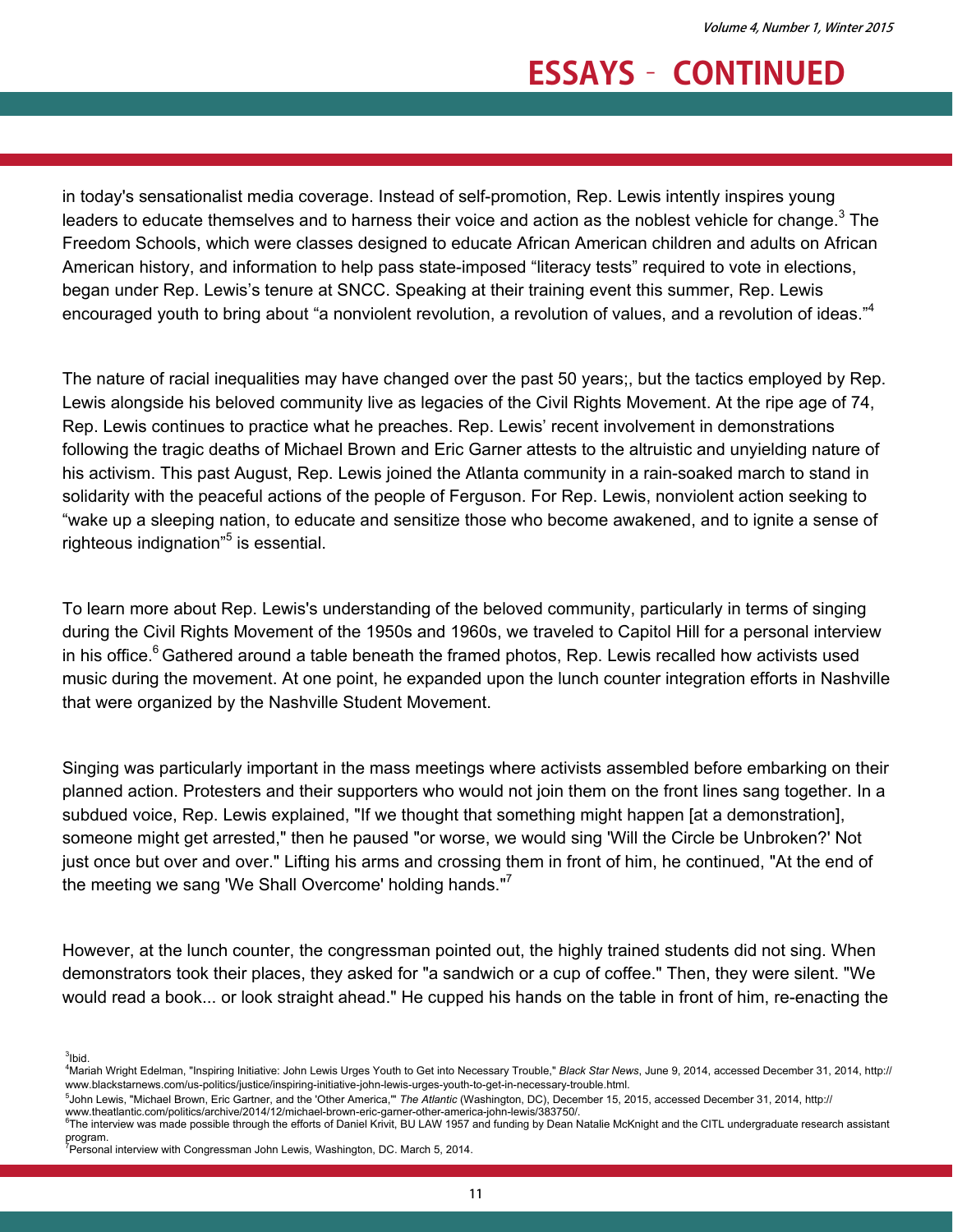scene as he lifted his eyes and looked into the distance. "But once we were arrested-," he stopped and smiled knowingly as he walked over to a neatly organized stack of framed photos similar to the ones on the wall above him. Sorting through them until he found the one he wanted and brought it back to the table, he resumed his story, "Then the singing would start." Pointing to the image of two police officers carrying him toward a police paddy wagon, he said, "I'm not singing here, but once we were in the paddy wagon, we made it rock! And the [protestors] outside [the stores] would be singing, too."<sup>8</sup>

This brief vignette from our longer conversation offers a window for deeper analysis of singing as a means of developing and sustaining the beloved community. Singing together provided protesters and their supporters a precious time of participation as equals while they sang and listened to music. These moments of "egalitarian resonance" microcosmically enacted the larger interracial society that they envisioned.<sup>9</sup> In singing, they found empathy with each other, integrity as individuals, and hope for the future, all personal characteristics that form the bedrock of an ethical community and ethical leadership.<sup>10</sup>

Empathy for each other is apparent in the words of "Will the Circle be Unbroken?". Written in 1907 for the international revivalist Charles A. Alexander, Ada R. Habershon's lyric speaks to the desire of loved ones to be together after death.

> Will the circle be unbroken By and by, by and by? Is a better home awaitin' In the sky, Lord, in the sky? $11$

As Rep. Lewis said, activists knew they could be hurt, "or worse." They had seen their comrades maimed and they had seen their dead bodies exhumed from graves and riverbeds. A sense of hope also infuses these words. Their repetition "not just once, but over and over" imprinted the protesters feelings for each other and their desire for justice in a time to come.

A similar sense of hope is distilled from the words of "We Shall Overcome."

We shall overcome.

We shall overcome.

We shall overcome someday.

<sup>8</sup>lbid.

<sup>9</sup> Cheryl C. Boots, *Singing for Equality: Hymns in the American Antislavery and Indian Rights Movements, 1640-1855.* Jefferson, NC and London: McFarland & Company, Inc. 2013, 4.<br><sup>10</sup>Walter Earl Fluker, *Ethical Leadership: The Quest for Character, Civility, and Community. Minneapolis: Fortress Press, 2009, 130.* 

<sup>11</sup>http://www.cybernymnal.org/bio/h/a/b/habershon\_ar.htm. accessed December 26, 2014. The Carter Family recorded "Can the Circle Be Unbroken By and By?" in 1928. Now part of public domain, the song lyrics have been modified by various performers. Singers associated with the Civil Rights movement including Joan Baez and Bob Dylan performed and recorded it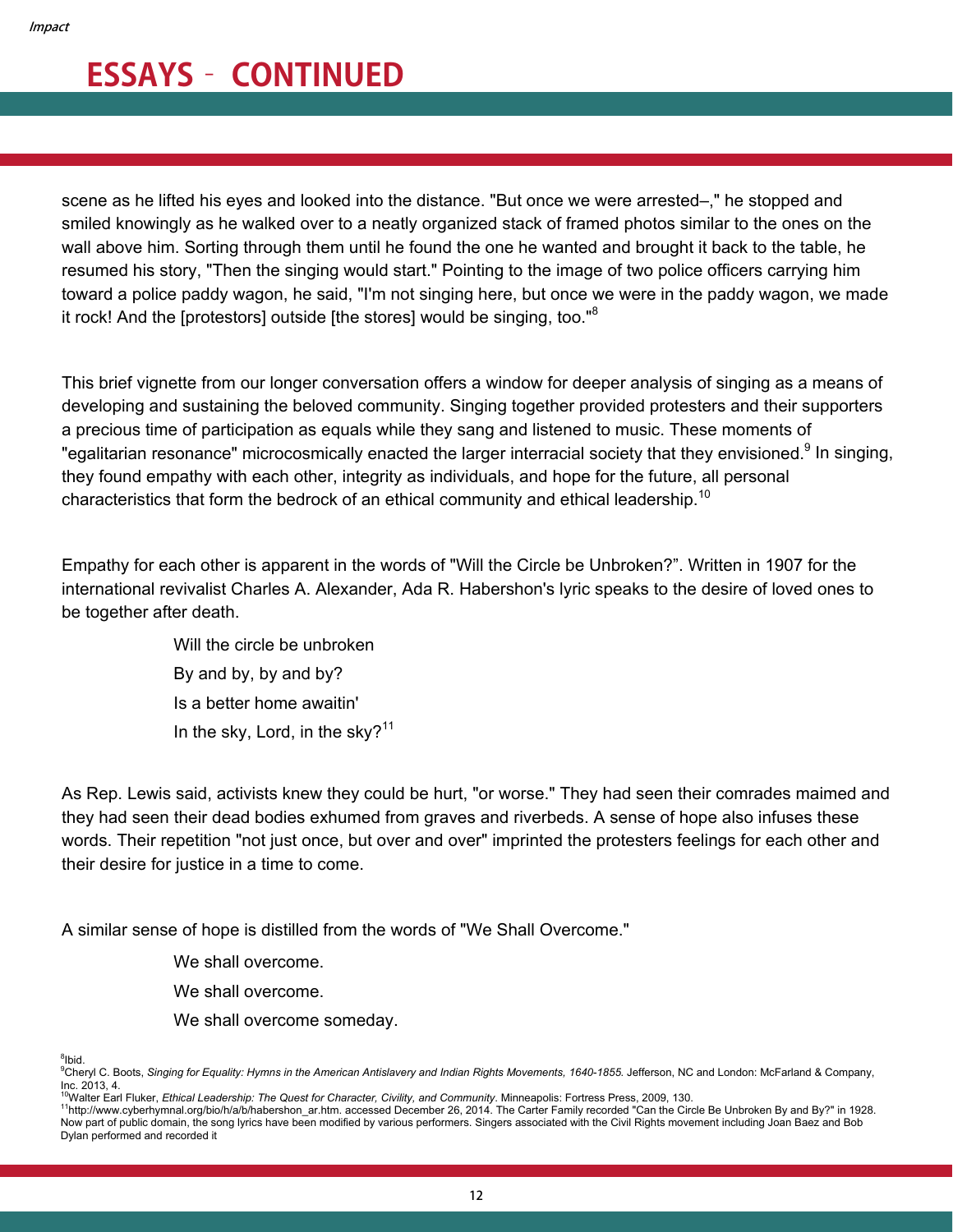Oh, deep in my heart, I do believe We shall overcome someday.<sup>12</sup>

Resilience and determination in the lyrics fire the hope for overcoming the known barriers and the unknown trials before a future, a "someday," of peace and equality.

The distinctive physical linking of hands in a chain— different from the way singers held their hands to sing, "Will the Circle Be Unbroken?" — added a ritualized connection through physical touch. Singing together created egalitarian resonance which contributed to the beloved community that the activists hoped to create for themselves and succeeding generations.

Singing spirituals and freedom songs during the Civil Rights Movement of the 1950s and 1960s provided a vital impetus to the labors of those who sought to change American society. Singing helped create and sustain the beloved community then; it continues to be a work in progress now. Rep. Lewis provides a living link with the past as he speaks, walks, and lobbies for a peaceful, kind, and caring American society that lives together without being polarized and adversarial: a contemporary beloved community.

<sup>12</sup>Sing for Freedom: The Story of the Civil Rights Movement Through Its Songs. Guy and Candie Carawan, eds. Montgomery and Louisville: NewSouth Books, 2007, 8-9.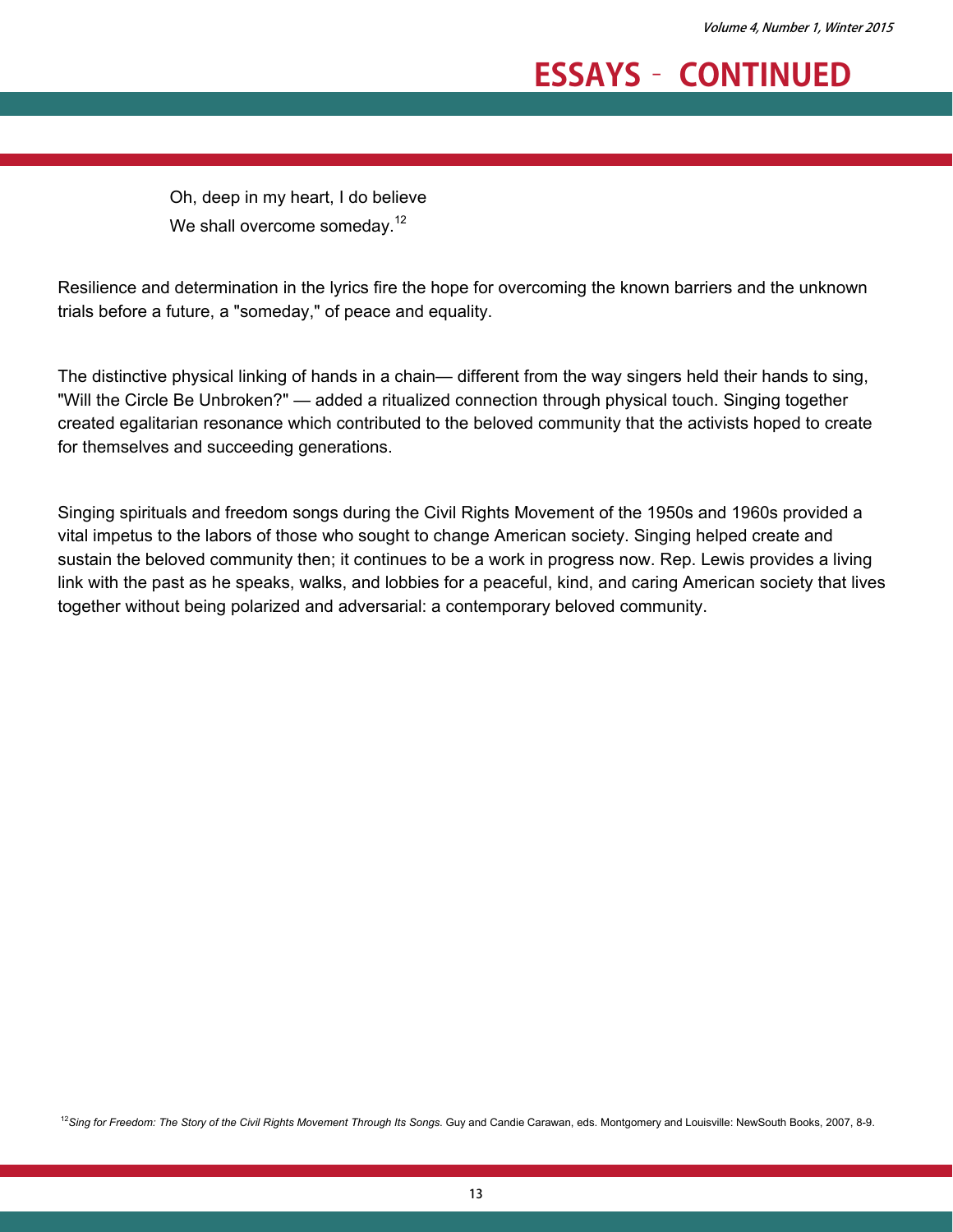### **"Abstract Reasoning in the Azores: Contributing and Contemplating at the Second International Interdisciplinary Conference"**

#### By Sam Hammer, Boston University

I was invited to speak at the Second International Interdisciplinary Conference, which brings together researchers from around the world to bridge different cultures, scientific attitudes, and academic stages. It was held at the University of Azores, Portugal, and with limited flights from Boston, I took a flight that arrived in Ponta Delgada several days before the conference. I had plenty of time to refine my talk, and also had some time to explore the town and its scenic environs. The Azores are beautiful. Though they are islands at the margin of Europe, they are anything but isolated.

People from more than 20 countries were slated to attend the conference, which featured a wide-array of topics, spanning nutrition in rural India, landscape design in the Czech Republic, and teaching mathematics in Portugal. What could I possibly offer to connect these disparate themes? I came prepared to discuss connections between art, aesthetics, and science. Could I bridge the conceptual chasm between heat pumps in Slovenia, buzzard populations in Moldova, and women's issues in Nigeria?

These aren't exactly the questions I ask myself every day as a professor at the College of General Studies; but in a sense, our students do. How does a young person reconcile cognitively a semester that features the philosophy of Kant, the politics of modern China, and the intricacies of photosynthesis? What does all this mean to a second-year undergraduate seeking a degree in finance or communications? Abstract reasoning, our amazing ability to connect, contextualize, and create, holds the key.





*Ponta Delgada and its magnificent setting. Photo provided by Sam Hammer*

During a productive sabbatical in 2012-13, I thought a lot about how we make connections between disciplines. When I consider science and art, I see aesthetics as the diaphanous fiber that connects the two. By aesthetics I also mean abstract reasoning, and this reasoning allows us to think and behave differently and to problem solve. Ultimately, this way of thinking helps us translate seemingly abstract signals in our environment into coherent narratives.

At the conference, I presented these as "scientist-artist behaviors." As an artist and a scientist I have come to understand that the way artists and scientists get things done is not that much different. Artists and scientists both grapple with problems they perceive in their environment. Both scientists and artists spend long hours contemplating, reflecting, and curating ideas. And experimentation in the form of serious play is native to both art and science cultures.

As I returned to teaching in the fall of 2013 I experimented with bringing these ideas to my students. My goal was to help them bridge the abstract, irrational, seemingly random world of natural phenomena with a cognitive-rational narrative we call "science." I developed a set of laboratory experiences in which students had the opportunity to observe, contemplate, and play on a weekly basis.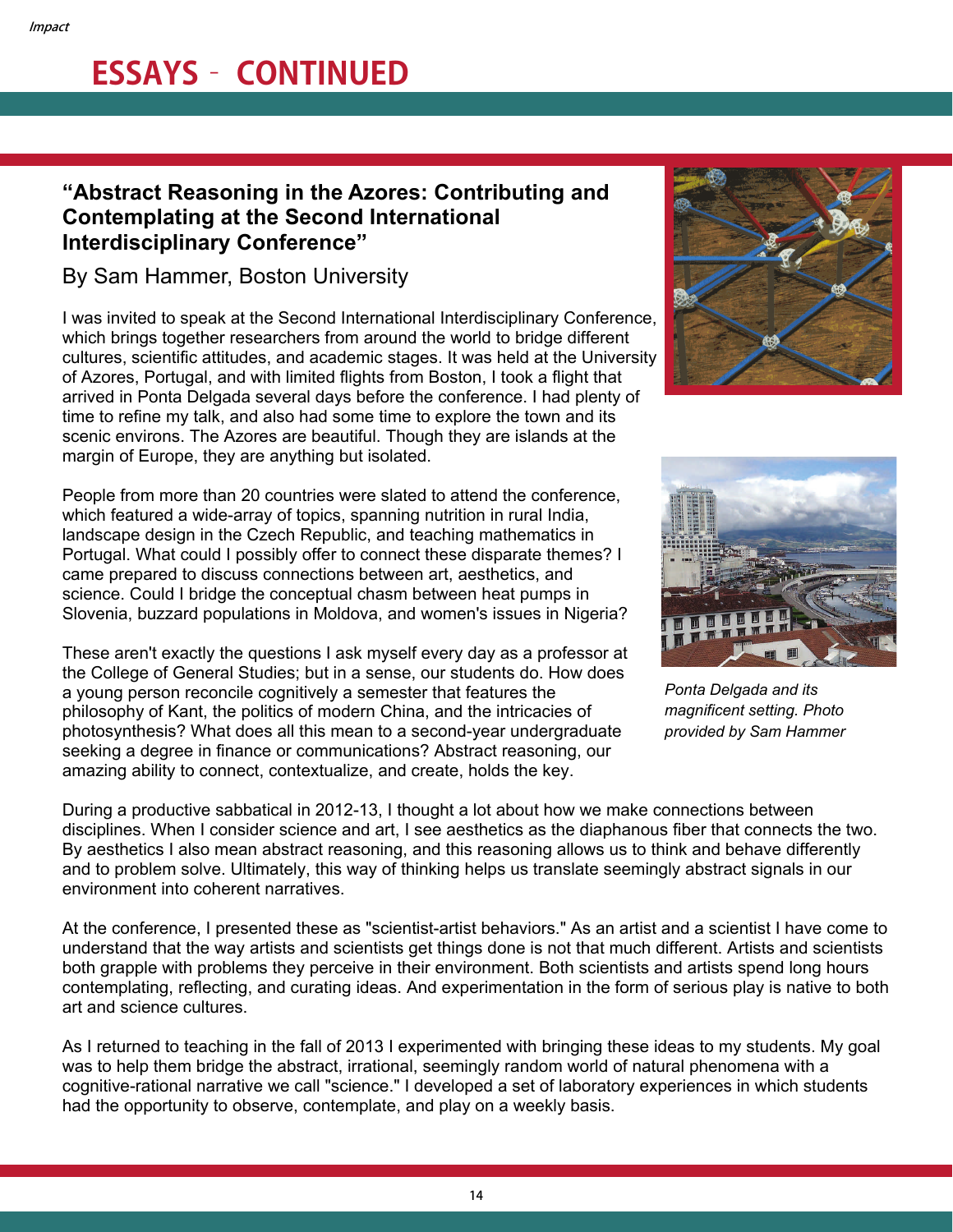These are not trivial expectations. Students prefer to perform the rote tasks they need to fulfill during a lab, and they like to do this as fast as possible. To observe and reflect means we have to slow down. Such reflection and observation also threatens to take us out of our comfort zone. We may be experts at contemplating a pair of shoes on Newbury Street, but it's different when we're asked to evaluate a landscape or a series of organismic forms and reflect on our visual preferences.

And "play" is something our students left behind as they took on the mantle of young adulthood, honing their achievements in high-impact educational environments as they prepared for college. Common wisdom refutes play. Don't our students have enough facts and figures to learn? But increasingly, contemplation and play are seen as the heart of learning. John Dewey understood this. RISD's John Maeda is a champion of STEAM



*Students play as they explore complexity at the molecular level. Photo by Lauren Pappalardo* 

(science, technology, engineering, art, and math) education, and the Media Lab at MIT is leading the way exploring this kind of interdisciplinary learning. Now we're playing at BU.

I presented these ideas during my talk at the Second International Interdisciplinary Conference, illustrated with photos of my students' creations: human-sized enzymes and discrete phenomena that join together to create a larger scientific narrative of our water experiments. And the many tweets that my students use to communicate their findings, often in strikingly accurate scientific language, punctuated my talk. Seeing students at work and play sparked the imagination and enthusiasm of my audience, most of whom also work as teachers.

Our young people are our future. We can't teach them how to solve the problems that they will face in 20 years. Individually, no single disciplinary "content" we offer will take them where they need to go. The world they face is unpredictable, random, and abstract. The tools they'll need to face

it go beyond technology, beyond our books, beyond the disciplines we have struggled to master (and which we naturally but perhaps misguidedly want to pass down). Our students face a world that requires real-time human agency. They will need to think and act quickly, collaboratively, and creatively. Our job as educators is to help them develop their innate ability to connect disparate ideas, which will expand their horizons through interdisciplinary work. Helping our students approach and solve problems through abstract reasoning is our contribution to their future.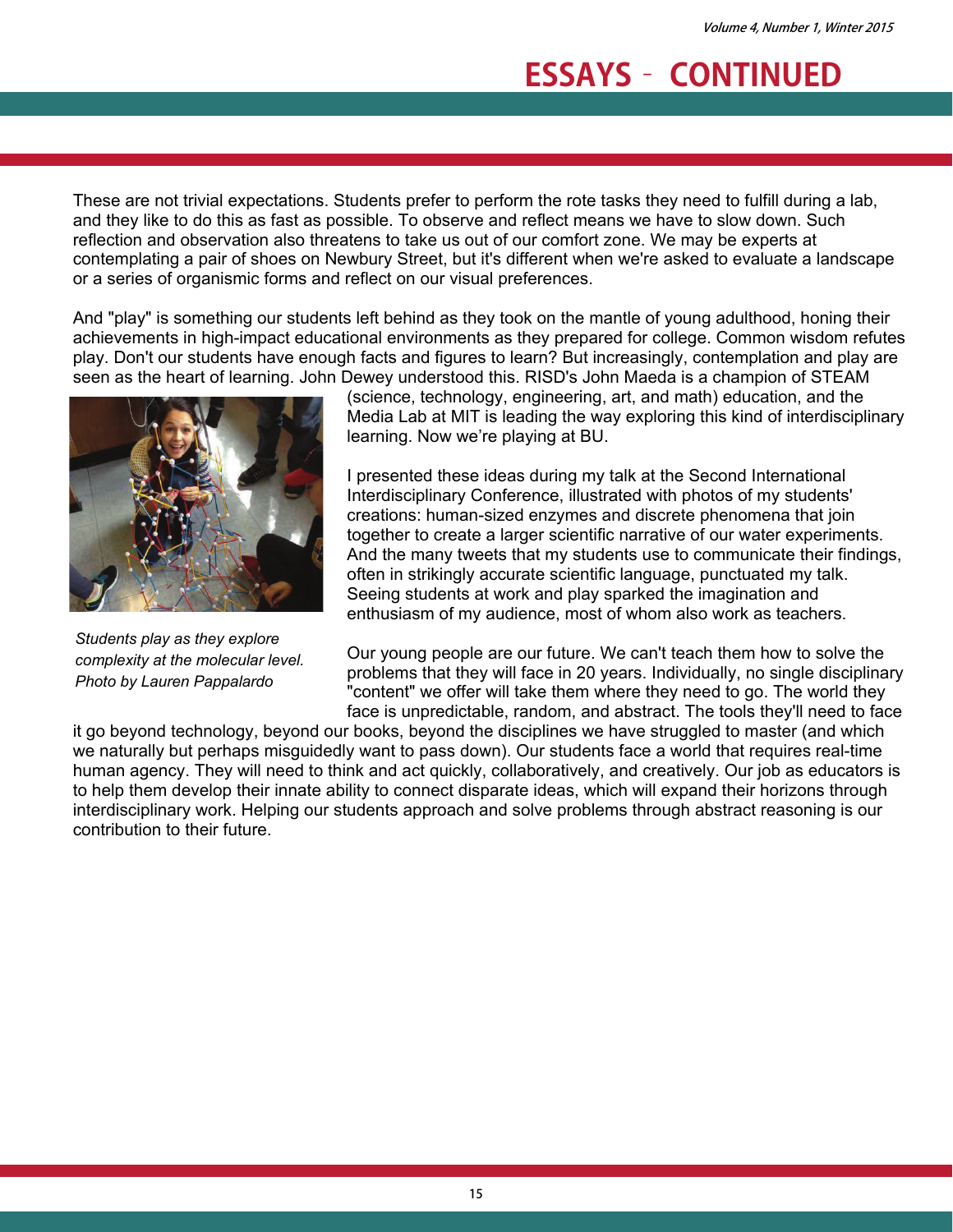#### **Newton and Goethe: A Dialogue on Color**

#### **Sir Isaac Newton (1643 – 1727) and Johann Wolfgang von Goethe (1749 – 1832)**

### By Aaron Fine, Truman State University

People think I unlocked the prism, but the prism is a key, not a lock. Once I had it in my hands the secrets slipped out one after another like sheep from a pen. Even so, I stayed in that attic for weeks and months more while the plague ran loose in London. Shutting out the light, I came to know the swelter and stink of the world as a blind man knows it. I was Descartes in his bread oven; darkness the scourge that strengthened my mind against the deceiving demon.

 "I am not speaking of a colour of the eye or mind." I spoke it to the darkness and to the colours that churned in it. I spoke it to the burning sparks when the probe touched the back of my eye's socket. I spoke it to the sweet succubi who came with the opium.

 I made the seven colours fly around my chamber – pulling them apart and putting them back together. The levers of the mechanism are bits of glass – prisms, mirrors, and lenses. The gears of the machinery lie beneath vision. Even these true colours are a mere slick of oil on top of the deep waters of reality.

 A plague of questions distracted me. They asked, "Where is the organizing principal?" while vermin ate my bread. Time wound faster as they mocked, "With what tongues can this machine be described?" and I forgot again to rest. At last the servants found me unconscious and carried me down into the blinding light.

They say octave to mean eight. But sing "Do, re, mi…" and there are only seven notes. It is merely 'Do' at both ends and so the straight line becomes a circle. It woke me the night before the fever broke. Rising above the river, the wheel burned; red, orange, yellow, green, blue, indigo, violet… and red again. I did not invent the colour wheel. It discovered me.





*Coloring book plate "Color in Newton's Attic" by Aaron Fine* 

To a certain degree, Newton and Goethe were talking past each other. Because each man defined the problem of color differently, each sought out different tools and achieved different results. Most commentary on their differing views on the nature of color ends report Goethe is wrong due to incorrect physics. This, of course, is correct, but only if you are willing to grant that the nature of color can be accounted for in terms of physics and by means of objective observation.

Newton's reputation for achieving a divine simplicity— as he composed the laws of physics by which both planets in the heavens and apples here on Earth are governed, when he discovered or invented the calculus, and when he divined the nature of light – is well earned. In the case of *The Opticks,* he created a tour de force not just on his subject but also on the scientific method. And though we now can identify many scientific flaws, and many unscientific leaps of faith, the central insight of his work was right and it was revolutionary.

White light (light that renders a white page white) is made up of many different colors of light. Today we consider this axiomatic. But in its day, it was as counter-intuitive, as anti-axiomatic as a conclusion could be.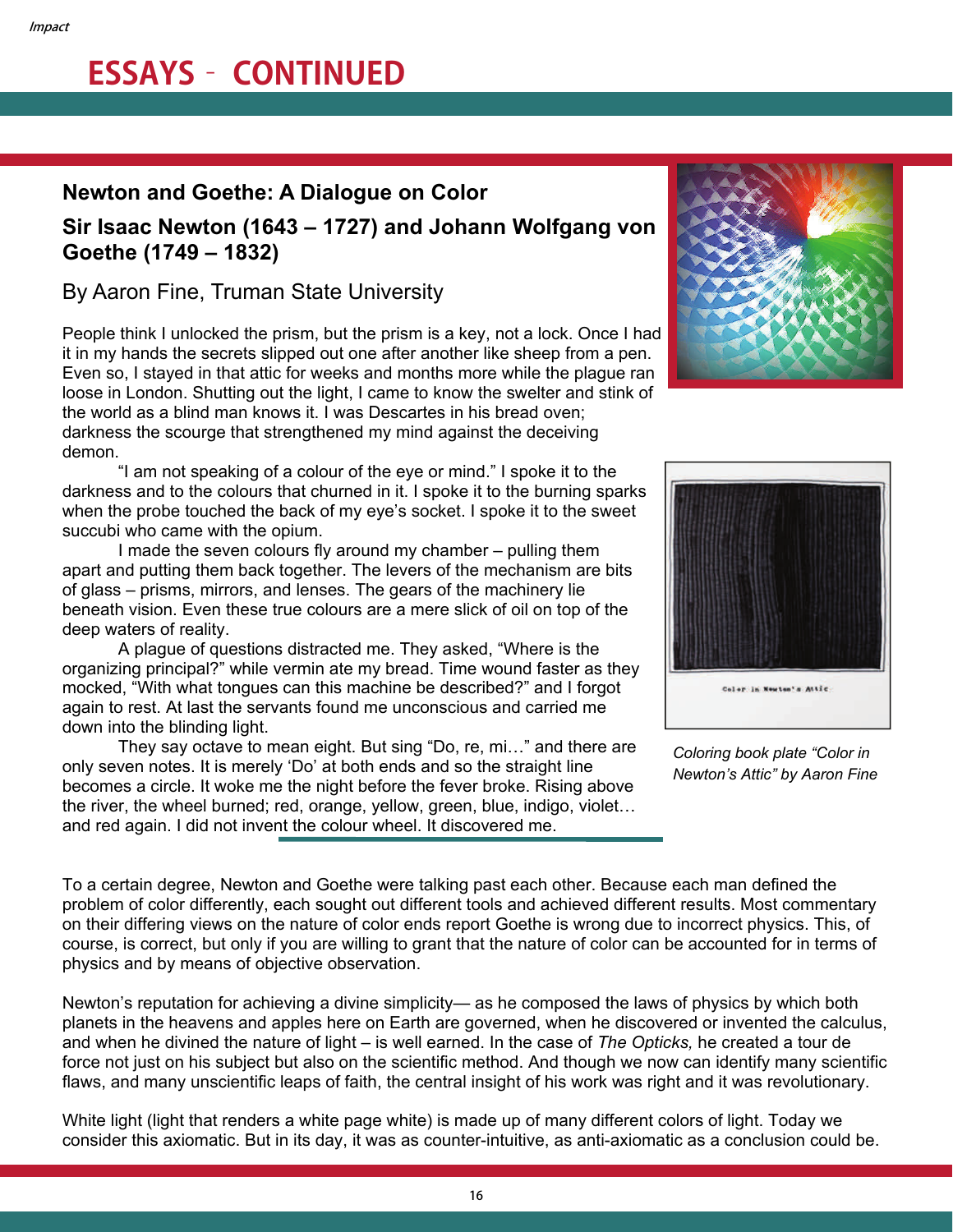White and light to the medieval mind were not complex things; they were simple, pure things. The moral sense of their purity, of their simplicity, went hand in hand with their metaphorical connection with truth, with understanding, and with God. Getting the world to accept otherwise, perhaps even bringing himself to it was one of Newton's great challenges.

His invention of seven primary colors (ROYGBIV) and of the color wheel allowed Newton to make use of another abiding matter of faith held by scholars throughout the Christian world. This was a conviction that had been cherished ever since Pythagoras plucked a string and then cut it in half and plucked it again to demonstrate the mathematical nature of sound. Everyone knew that the wonders of light in God's creation, once they were revealed, would operate as sound was shown to operate.

The color wheel is a musical wheel.

The color pyramid was revealed to me in a time of doubt. As the last century was dying my plans for a new color theory seemed to add up to less than their parts. I had always considered myself an artist, but I feared Sir Isaac had bested me with his seminal creative act, the invention of the color wheel.

Hoping to induce that abstraction of mind that precedes inspiration, I walked the streets of Weimar at dusk, when only young people and cutpurses are afoot, their shadows long and furtive in the sanguinary light. Carriages dashed past me in the gloom, their great iron shod wheels spinning so fast their spokes disappeared.

At my desk I recalled those wheels and drew upon my parchment a spiral inscribed inside a circle. In that moment I felt a shiver, my soul's recognition of the active nature of color – always changing and selfrenewing. I placed a teardrop of purple-red hue in the center of the spiral and fell asleep in all my street attire. I was awakened by cool breezes from the southern mountains. In that morning's buttery light my spiral seemed to me… almost good.

Waking again two weeks later in the arms of those mountains, with the sun below the horizon, was my rebirth into color. The dawn probed the



*Coloring book plate "Color in Goethe's Spiral" by Aaron Fine* 

blackness drawing forth a blue infinity. Gold licked the tops of the western range and in a moment the full color of the valley sprang forth. By late morning we had walked to a point where we could look down upon a waterfall. We drained a bottle of Riesling to honor the rainbow that danced beneath us: a complete circle of color, not a mere arch.

But it was the sunset that gave me my pyramid. As the orb dropped, its hue intensified from white, to yellow, to orange. Skiing across a frozen plane, with a triangular peak on my left and the sun on my right, I watched the snow become the shameless pink of a tulip's petal. I gazed at my shadow – an arrow stretched across a league of pink snow, pointing to the mountaintop. That line was not black as painters might depict but a brilliant glowing peacock green. Then night's horizon swept that field away and slid up the mountain's face. The last image the sun gave me was the triangular peak soaked in blood.

It was Newton's assertion "I am not speaking of a color of the eye or mind," that should have given Goethe all the ammunition he needed. To this he might have responded "Then you are not speaking of color at all." To some degree he did do that. But just as Newton was rather more inventive and inspired by his own cultural conditioning and faith in the divine order than his scientific treatises might suggest; Goethe was duly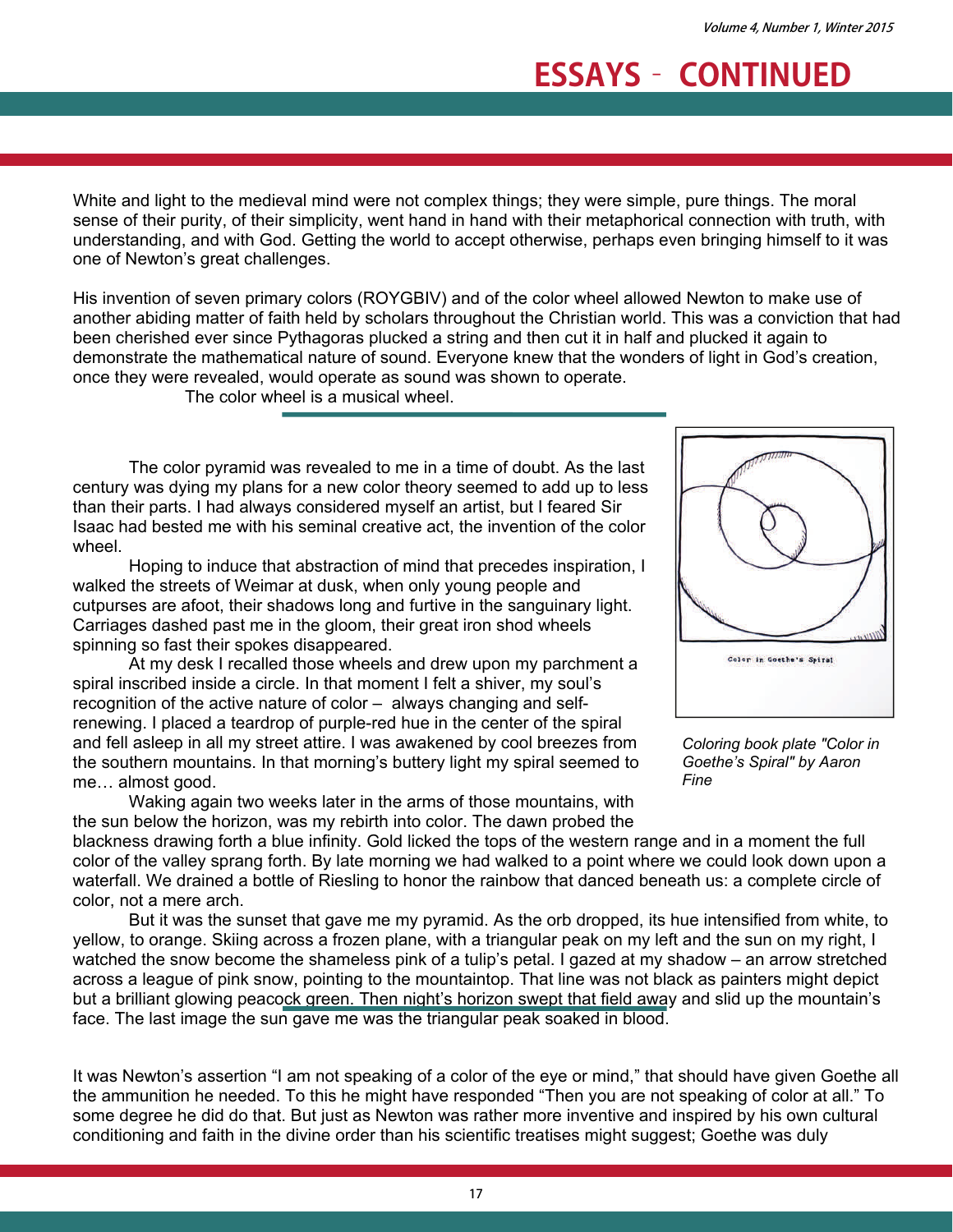influenced by his own conviction that if Newton were wrong philosophically, then his science would prove flawed as well. Thus did Goethe provide us with numerous perfectly good but beside-the-point demonstrations of color phenomena in his effort to prove that Aristotle's 2,000 year old color theory was correct.

But Goethe was a philosopher who understood the drift of thought in 19<sup>th</sup> century Europe. He was a romantic who had grasped an important flaw of empiricism: the impossibility of objectivity. His stance was this: The sun was not made for the eye— it was not made by the eye or of the eye. The eye was made for the sun; it is of the sun. This stuff is so romantic, I frequently urge my students to use it in their love letters. But it also stands true. The light that bathes creation was the precondition that caused our eyes to be as they are. When we see color it is not out there in the world– painted onto tulips and snow banks– it is formed in our eye and mind. Our perceptual apparatus creates color within us— tweaked and filtered by our emotional state and cultural biases. And while knowing the physics of color is useful for manufacturing paint chips for the paint store, it is the other side of perception where most of the meaning lies for us.

Color is only of the eye and mind.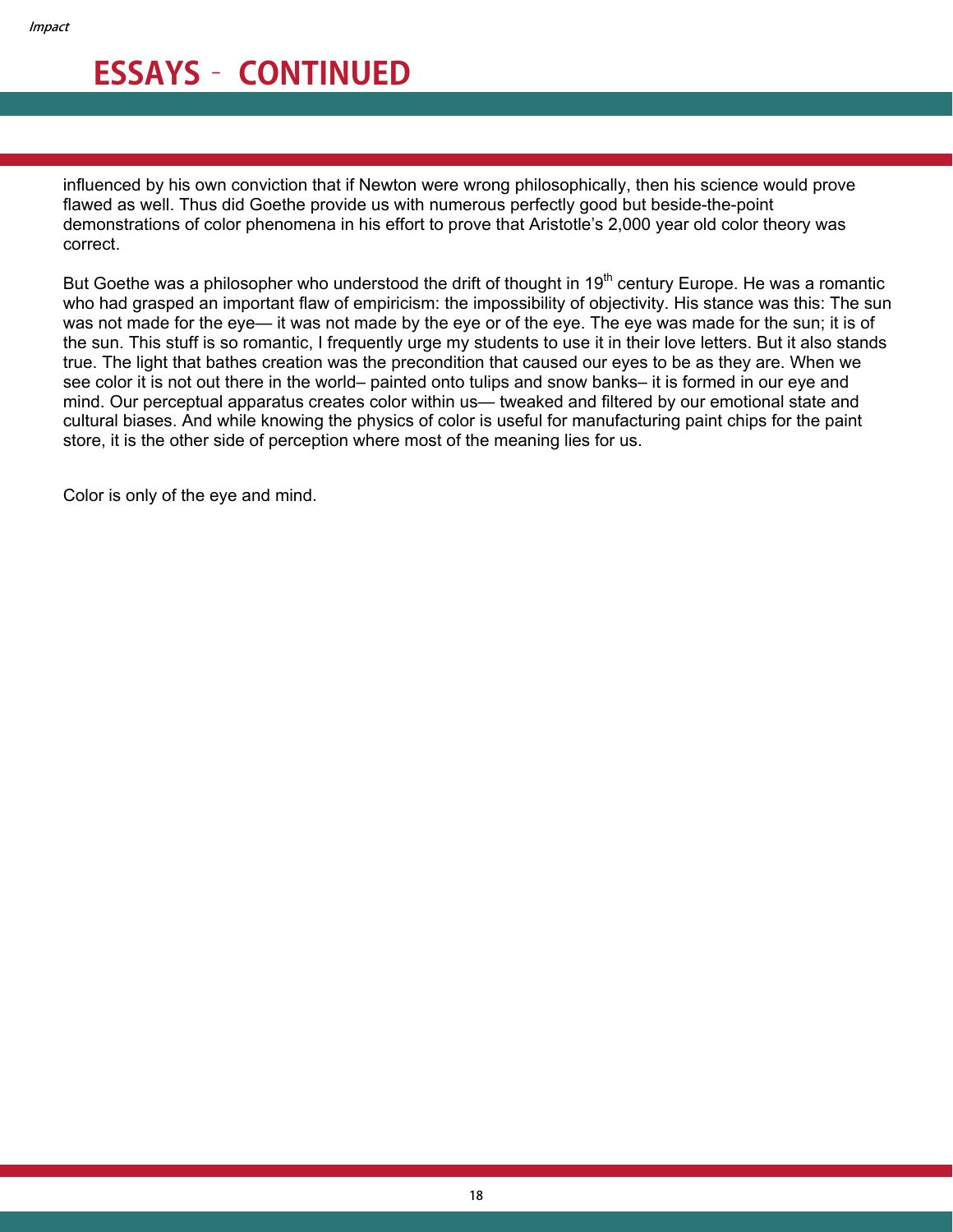

### **Hinnov, Emily M., Laurel Harris, and Lauren M. Rosenblum.** *Communal Modernisms: Teaching Twentieth-Century Literature and Culture in the Twenty-First-Century Classroom***. New York: Palgrave Macmillan, 2013. 203 pp. Hardback ISBN: 978-1-137-27490-8.**

Reviewed by Lily Corwin, Quincy University

Too often, professors segregate teaching and research and forget that they are meant to be in conversation with one another. The editors of *Communal Modernisms* attempt to bring these two sides of the professorial coin back together in a volume comprising an introduction, eleven essays, and an afterword. Each scholarly essay focuses on a different aspect of literary modernism and concludes with sample lesson plans and assignments proceeding from the research they follow. Some of these pedagogical tools are more useful than others— the best provide links to concrete resources available to professors and students— but the attempt to consider the practical classroom application of scholarly thought and research is welcome and, overall, helpful and enlightening.

Editors Emily M. Hinnov, Laurel Harris, and Lauren M. Rosenblum, however, had several other goals in compiling these essays, and not all are as clear or as successful as the first. The introduction, penned by the three, attempts to explain the collection's direction. Literary modernism, they argue, is nearly synonymous for most students of the period with texts that explore an "alienated white man's epiphany," so names like Eliot, Pound, and Joyce, along with their most famous works, have become synecdochical for the whole mid-war period (3). *Communal Modernisms*, then, seeks to focus not on these well-studied male figures, but on their female counterparts. Each essay interrogates the work of a female modernist writer; authors as well-known as Virginia Woolf and Djuna Barnes are considered alongside more seldom treated artists such as Sylvia Townsend Warner and Lola Ridge.

In addition to the focuses on pedagogy and feminism, the collection also seeks to treat the role of communities in modernist literature. This idea is less than adequately defined throughout. The introduction tells us that Woolf's concept of "the world as a pulsating work of art in which the wider audience must play an integral part" and Walter Benjamin's theory that "the dialectical image afforded by the lately egalitarian place of art in modern society offers a veritable constellation of interpretations" have helped the authors form their vision of "communal modernisms as a twentieth-century aesthetic… which creates the opportunity, through cooperative (re)action, to rebuild community" (2). What do they mean by this, precisely? After reading the collection, I am not entirely sure. Yes, the essays all consider some aspect of life outside the literature being treated, whether material, historical, or otherwise, which is, in itself, at odds with the traditional perception of modernism as the literature of alienation from the world. However, there is little attempt, after the introduction, to reinforce or to clarify exactly to what "communal modernisms" refers. The editors acknowledge that community is defined very differently in each essay— from the "community" of a mother and child connection to the "community" between creators and consumers of art— and as I read through the essays, I found myself forgetting that this was supposed to be a common thread. The introduction tells us that the collection's editors were mindful of modernist scholar Andrew Thacker's recent call for more interdisciplinary approaches to the field and believe that these approaches work well in the classroom, allowing students "to bring their own interests to the study of modernism" while offering a "rigorous and engaging entry to the period" (8). Ultimately, this interdisciplinarity may be all that "communal modernisms" really means, as the essays seek to place their literary subjects into the contexts of various facets of the worlds in which they were created.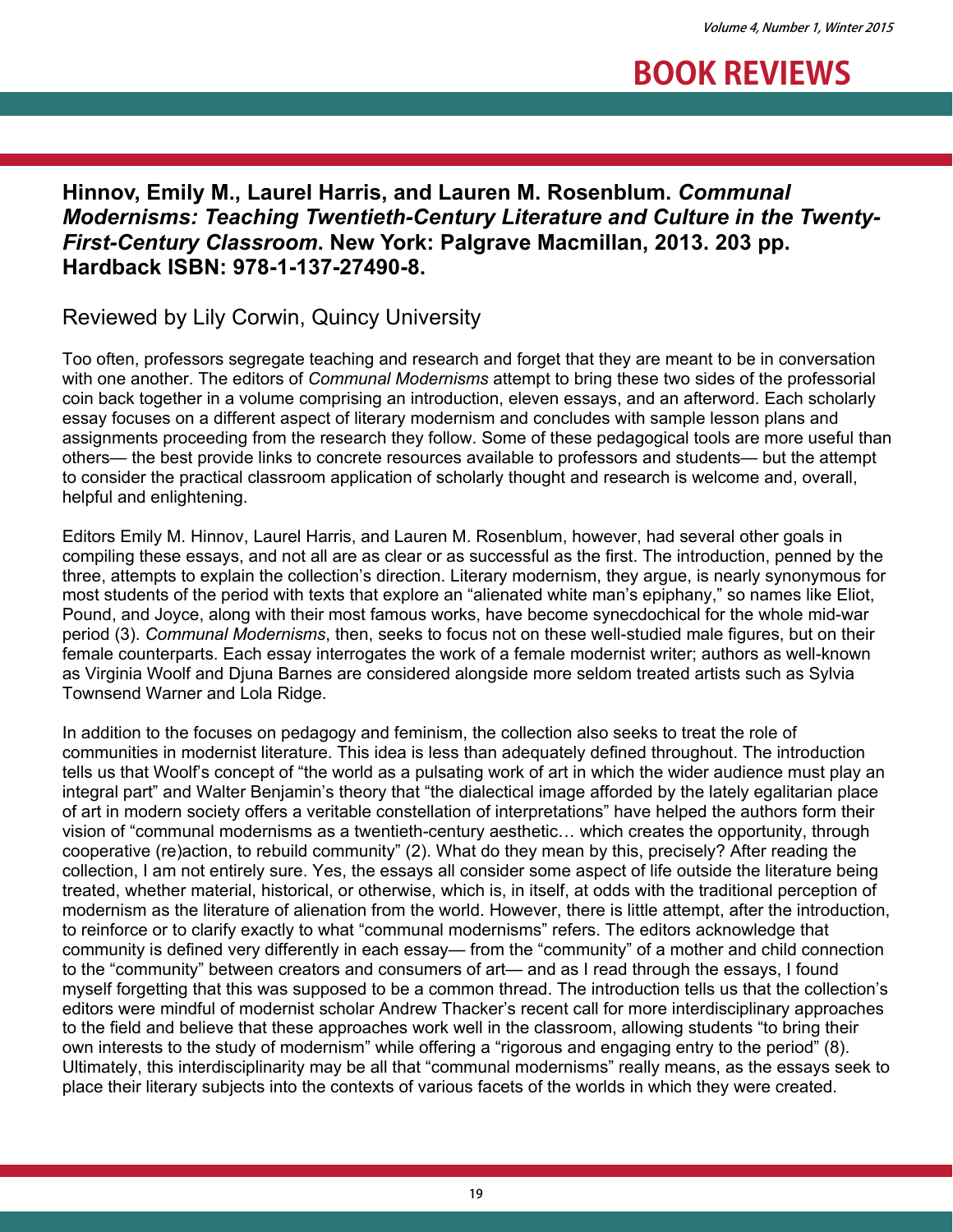The volume is divided into three sections: "The Influence of Photography and Film on Literary Communal Modernisms," "The Politics of Communal Modernisms," and "Reinvention within Communal Modernisms." Most of the essays in each section tackle the theme from a decidedly interdisciplinary stance, considering literary works beside material or historical evidence. Rosenblum discusses magazine images and their role in Nella Larsen's *Quicksand*; Kirsten Bartholomew Ortega places Lola Ridge's long poem about poverty alongside Jacob Riis' famous contemporary photographs of the impoverished and demonstrates how they enrich our understanding of one another and their time. Other essays, like Judy Suh's excellent work on Jean Rhys' *Voyage in the Dark* and the roles of race, gender, and class in the British Empire, or Rita Kondrath's look at Sylvia Townsend Warner's *Opus 7* and non-combatant trauma, consider how the historical moment of a literary work, with all of its tensions, should inform how we read and understand it.

 Altogether, then, the collection is flawed, but successful. For the teacher of women's literature or literary modernism, it merits a full read, as it will provide some worthwhile insight into well- and lesser-known works penned or edited by women in the mid-war period, as well as some fresh ideas on how to present them effectively to students. For the teacher or student of the time period, too, it is at least worth a look for its exploration of how history and culture inform and are informed by the considered literary pieces. Most of the essays themselves, along with the pedagogical approaches they suggest, embrace interdisciplinary thinking and offer concrete ways to introduce students to how literature interacts with the world it comes from, and this, ultimately, is the strength of the volume.

#### **Hansen, Regina, ed.** *Roman Catholicism in Fantastic Film: Essays on Belief, Spectacle, Ritual and Imagery***. Jefferson: McFarland, 2011. 304 pp. ISBN: 978-0- 7864-6474-6.**

#### Reviewed by Jeffery W. Vail, Boston University

Hansen's wide-ranging and eminently readable collection of essays is a trove of information and insight about fantastic films that feature Roman Catholic themes, characters, and imagery. Among its chief strengths are the large number and rich variety of films examined: there are twenty-one essays examining fantastic films as varied as *Gone Baby Gone*, *The Lord of the Rings* trilogy, *Cat People*, *The Exorcist*, and the Soviet cult science fiction fantasy *Kin Dza Dza!*, as well as works by Hitchcock, George Romero, Terry Gilliam, and Fellini, among many others. Many Catholic-inflected horror traditions are discussed, such as those of the vampire, zombie, devil/demon, and "killer priest." Students and scholars of the history of Gothic literature will trace in many of these films a fascinating cinematic continuation of anti-Catholic themes dating back to classic eighteenth- and nineteenth-century Protestant British horror and terror novels such as M.G. Lewis's *The Monk* (1795), Ann Radcliffe's *The Italian, or the Confessional of the Black Penitents* (1797), and *Zofloya* (1806) by Charlotte Dacre. The centuries-old trope of the sexually perverted, homicidal and Satanic priest as it manifests itself in film is the subject of several insightful essays, including "Killer Priests: The Last Taboo?" by Shelley F. O'Brien, "'Dark Imperative': Kant, Sade and Catholicism in Jess Franco's *Exorcism*" by David Annandale, "Mad Drunken Exorcists: The Decline of the Hero Priest" by Regina Hansen, and Christa Jones's "The Satanic Saint in Maurice Pialat's *Sous le soleil de Satan*."

Inveterate fans of fantastic (and Catholic-themed) cinema who read through this book will find their Netflix queues and Amazon carts filling up with intriguing films they have never heard of before. Likewise, those interested in theoretical, critical and philosophical works on horror film will find in the essays' notes and works cited lists many new avenues to explore. Very valuable, especially to non-Catholic readers, are the many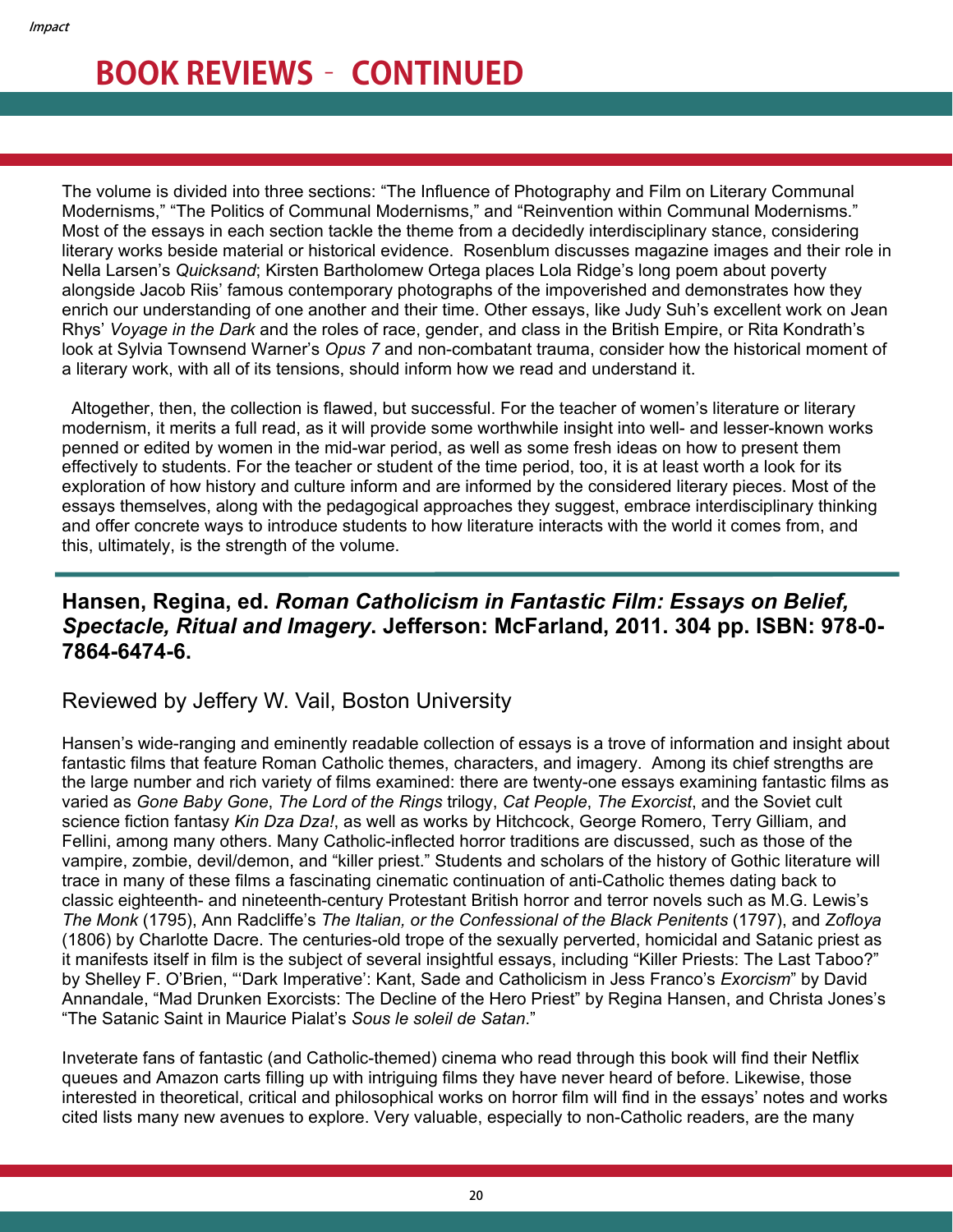helpful explanations of various important aspects of Catholic doctrine, ritual, and ethics. In general, this volume features relatively concise essays written in refreshingly pellucid and commonsense prose, unencumbered by theoretical abstrusity or obscurity. Many are very clearly written and straight to the point, which will make the collection as interesting and entertaining an experience for casual readers and cinephiles as it will be for academics.

Taking her cue from Tzvetan Todorov's classic study *The Fantastic: A Structural Approach to a Literary Genre* (1973), editor Regina Hansen divides the essays and the films they analyze into three groups: "Marvelous Catholicism" (in which the "fantastic" events and forces associated with the religion are as accepted as real); "Uncanny Catholicism" (in which the occurrences depicted are not outside the realm of possibility, but are nonetheless amazing, shocking, and or extraordinary); and "Ridiculous and Monstrous Catholicism" (featuring anti- and faux-Catholic themes, images and characters). One of the most well-written and informative essays in the volume is Hansen's Preface, which draws upon Todorov, Freud, film history, theology, and the Gothic literary tradition of the late Enlightenment, British Romantic and Victorian eras in order to carefully situate the numerous films discussed in the essays within clear and helpful conceptual frameworks. Hansen also confronts the relatively recent revelations of widespread child sexual abuses and cover-ups perpetrated by Catholic ecclesiastical authorities, and the ways in which such horrors have "fed into, and often justified, newly Gothicized representations of Catholics and Catholicism" in film (9). The influence of Todorov makes itself felt in several of the essays that follow, particularly in John Regan's "'When the Saints Go Marching In': Saints, Money and the Global Marketplace in Danny Boyle's *Millions*" and Victoria Surliuga's "The 'Fantastic' Roman Catholic Church in Italian Cinema," the former a stimulating close reading of a film in the "Marvelous Catholic" mode and the latter an analysis of filmic attacks on and criticisms of the Church by Fellini, Pasolini, Marco Bellochio and Ermanno Olmi.

*Roman Catholicism in Fantastic Film* is a thought-provoking, delightfully eclectic collection, which has much to offer fans as well as students and scholars of cinema, horror, and fantasy, and much to teach those who are interested in the modern, multifaceted cultural legacy of the Roman Catholic religion.

#### **Foshay, Raphael, ed.** *Valences of Interdisciplinarity: Theory, Practice, Pedagogy***. Edmonton: Athabasca University Press, 2011. x + 395 pp. Paperback ISBN: 978-1-9268-3646-1.**

#### Reviewed by Joan B. Fiscella, University of Illinois at Chicago

Raphael Foshay's collection of essays is based on a 2008 Athabasca University symposium, *The Scope of Interdisciplinarity*, which brought together scholars of interdisciplinarity from humanities and social sciences to examine the ways interdisciplinarity may function in teaching and research. We learn at the end of the volume, the symposium was to help provide a way for Athabasca University to assess its purpose for and accomplishments of the Master of Arts in Integrated Studies. The speakers' contributions are organized in three parts: theory, practice and pedagogy.

Foshay sets his introduction by reflecting on "interdisciplinarity, for what?" He takes what first appear to be two perspectives, that of academic life and that external to academic life, but he immediately challenges the dichotomy (p. 2). Instead, he argues, that the two have to interact. He traces the tension between academic and non-academic perspectives from the Enlightenment, noting that the development of disciplines was ongoing both within the academy and outside (for example, in professional associations).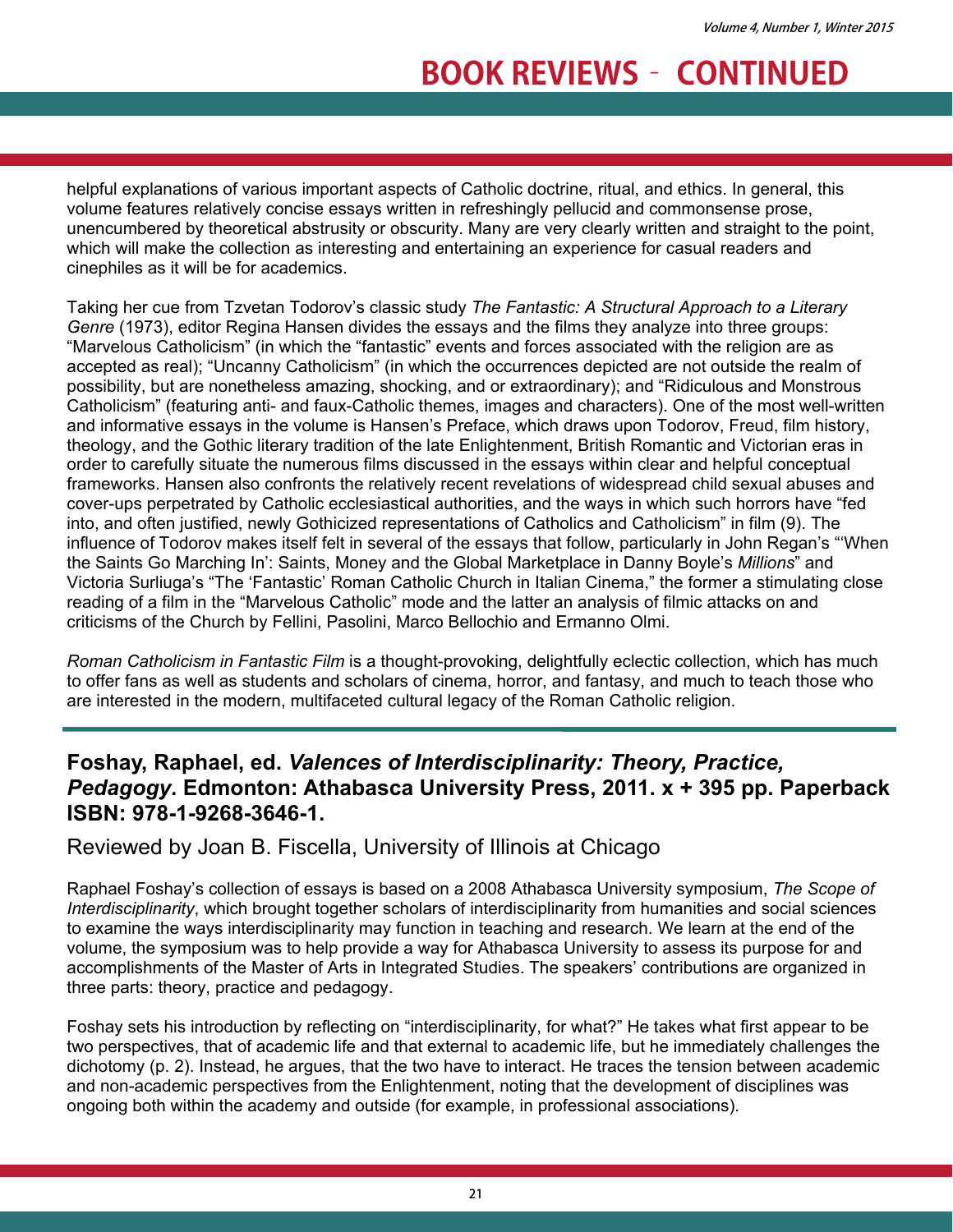The essays grouped as theory offer a wide variety of discussions. Among the authors are Martin Jay, Julie Thompson Klein, Rick Szostak, and Diana Brydon. In "The Menace of Consilience: Keeping the Disciplines Unreconciled" historian Martin Jay takes on Edward O. Wilson's notion of bringing the disciplines together (in a move he calls, following Wilson, "consilience"). Jay argues instead that any attempt to take away the boundaries between disciplines must attend to the contexts of the disciplines, in particular local and regional contexts; that in his own work across boundaries, he cannot leave behind his own professional identity as a historian; and that removing all disciplinary boundaries may in fact open the humanities in particular to a takeover by one or another science discipline and to "intellectual incoherence." Jay makes his argument by reviewing scholars, journals, and theories whose language has shaped both sides of the argument about disciplinary boundaries: Clifford Geertz's "blurred genres" (p. 33) and associated journals such as *Critical Inquiry*, *Representations*, *Daedalus*, and *Common Knowledge*; Timothy Lenoir's discussion of disciplines as "political institutions" (p. 34); the growth of "cultural studies"; and the interpretation of disciplines as "turns" (e.g., "linguistic turn", etc.). Jay proposes an approach that views disciplines "as relational networks of elements" which are continuous rather than divided (p. 38). He concludes, however, that no one of these metaphors is the final answer to what the disciplines are today. In fact, the negotiation will continue as scholars and practitioners continue to make sense of the disciplines.

Julie Thompson Klein's contribution, "Interdisciplinarity, Humanities, and the Terministic Screens of Definition," gives a brief overview of other symposium presentations as a jumping off point to illustrate change in the humanities since the late nineteenth century, and then analyzes interdisciplinary study, teaching and organizational structures. Klein, too, is attuned to changes in the language of disciplines. She borrows Kenneth Burke's notion of "terministic screens" to filter the language of disciplines and interdisciplines. By extensively cataloging terminology and pointing out evolving usage, changes in meaning, and relations to societal changes, she gives a rich map of the development of interdisciplinarity and its relatives in research, education, and practice.

Rick Szostak, in "Integrating Interdisciplinary Studies across the Humanities and Social Sciences," approaches the question of interdisciplinarity beginning with the field of history. Instead of using the disciplinary group names, he prefers to refer to "Apollonian" and "Dionysian" traditions. Here as elsewhere in the essay, he describes sets of alternative approaches and then suggests ways in which they can be combined as complementary. Szostak identifies some attributes and questions that arise in studies of history: the need for clarity in use of terminology, emphasis, interpretation; the relation between a focus on generalization or on the particular; the use of metaphor to describe an historical period; attention to various types of causation; and the narrative. Szostak notes that the humanities work more in the area of theory, and he recommends interdisciplinary work, drawing on various methods. Interspersed throughout the essay Szostak has placed bullet points leading readers through the issues he has set up in his discussion. He concludes by encouraging disciplinary and interdisciplinary groups to learn from each other and to contribute to the scholarship that links them.

Diana Brydon, in "Globalization and Higher Education: Working Toward Cognitive Justice," looks at three major divides in education: the break between global north and global south that prevents solving global problems; the division between humanists and social scientists that prevents taking advantage of the strengths of each; and the need for universities to share their research and teaching to benefit other public and private organizations that also produce knowledge. She draws on the work of other presenters at this forum, and concludes with a recommendation for the work of Jan Aart Scholte as a good insight into the state of current thought. Rationalism continues to be a strong influence on the social construction of knowledge. At the same time there is a growth in anti-rationalist knowledge; and cross-world relations have led to some changes in ontology, methodology and aesthetics (pp. 111–12). She, on the other hand, argues that there are alternative approaches to knowledge production in lesser-known centers that can support cognitive justice.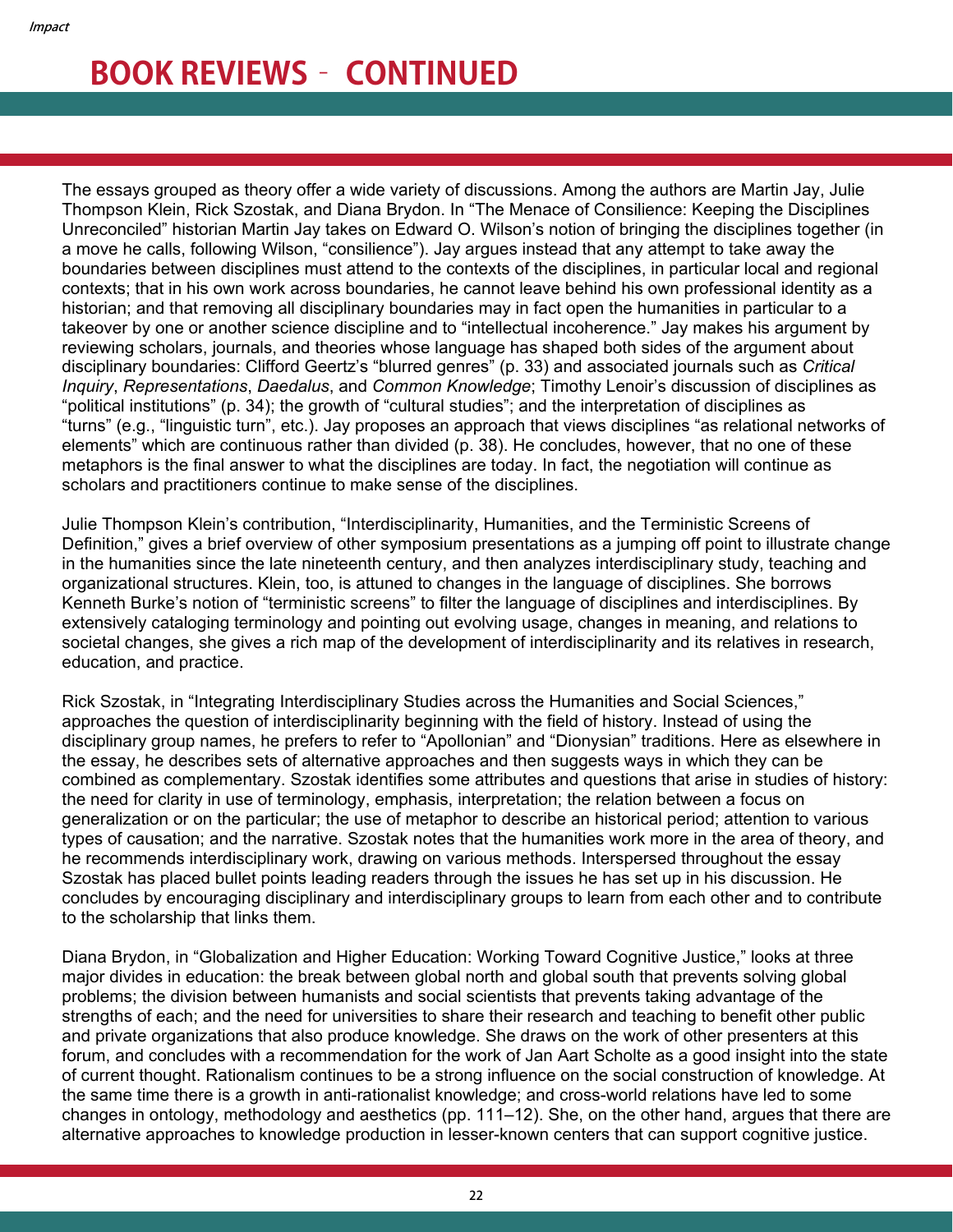The essay subjects that illustrate the practice (rather than theory) of interdisciplinarity include ecological thinking; journal publishing; film; and the relation among gender, women's rights and religion. Specific presentations are examples of the range of work in interdisciplinary practice, often the perspective of work outside academic life.

Lorraine Code's essay "Ecological Thinking as Interdisciplinary Practice" draws on Rachel Carson's work as a model, specifically alternating between field studies or scientific research and analysis. The turnaround of Tanzania's health system is a telling example of the power of seemingly interdisciplinary practice. Key features included studying the individual characteristics of specific regions to determine the different needs for financial support and individualized drug packages. Instead of carrying out generally accepted evidencedbased studies, the researchers relied on the knowledge of local people. Results of these local studies included providing accessible health care tailored to the people of specific regions. Code concludes that the work of ecological thinking does not confine itself to objective standards of a discipline, and in fact, it challenges those artificial boundaries. As boundary crossing, it may be thought of as interdisciplinary. Yet Code is somewhat reluctant to use the label "interdisciplinary" since to engage in ecological thinking and work, the researcher must move in multiple realms without concern for the accepted disciplines.

The aim of Gary Genosko's "Transdisciplinarity and Journal Publishing" is to show what journal publishing can tell us about transdisciplinarity. He offers publishing as a technically complex "microinstitution" and describes transdisciplinarity as "undisciplinable" to the extent that it organizes itself around the problem of how to build a microinstitution" (p. 231). Genosko's notion of journal publishing is certainly not limited to regular issues of a print (in the 1970s) group of articles on subjects fitting the mission of the journal. Instead he shows the history of one or another journal and how it often arises out of groups around a center, a group of editors, a pool of graduate students, funding issues, and infrastructure. Among his extended examples are *Canadian Journal of Political and Social Theory* (*CJPST*) and *Telos*, both of which teach the importance of the project as a living organism instead of a product standing apart from a creative source.

Morny Joy's purpose, in "Gender, Women's Rights and Religion: An Interdisciplinary Case Study," is to propose the contribution religious studies can make to interdisciplinary work. Joy bases her study on examples of violence against Aboriginal women of Canada. One example is a woman who married a non-Indian man, thus removing her from her status as Indian; she later divorced this man, but was unable to rejoin her reservation. (A man of the tribe who marries a white woman does not lose his status.) The woman made the case for reinstatement, including her "religious status of parity" (p. 255), as a human rights issue and a women's rights issue. Joy details the conflicts among and criticisms of using "rights" as the basis for negotiating social problems, including not only human rights and women's rights, but also tribal and ethnic rights, and religious parity, all of which are often argued either alone or in combination. Joy concludes with a call for "nuanced" discussion and appreciation of diversity, stating that interdisciplinary religious studies can contribute to the conversation.

Among the essays in the pedagogy section are a discussion of an approach to doing interdisciplinarity through computer games and an integrated approach to embodied learning. Suzanne de Castell's "One code to rule them all …" addresses the use of digital code to do interdisciplinary work that bridges methods, fields, clusters of disciplines and dichotomies such as work and play. The background is a project developed for Toronto's Tafelmusik baroque orchestra as a way to connect with younger people. The project consisted of several computer games that set up the historical situation with a quest that would eventually open replayable music recordings. Two of the games involved musical inscription and baroque dancing. A major question of the project is how knowledge is represented in a digital context. The project used a software program, MAP (Multimodal Analysis Program), which allows analysis and multiple interpretations of multimodal communications. This tool opens up comparison of diverse interpretations of data for qualitative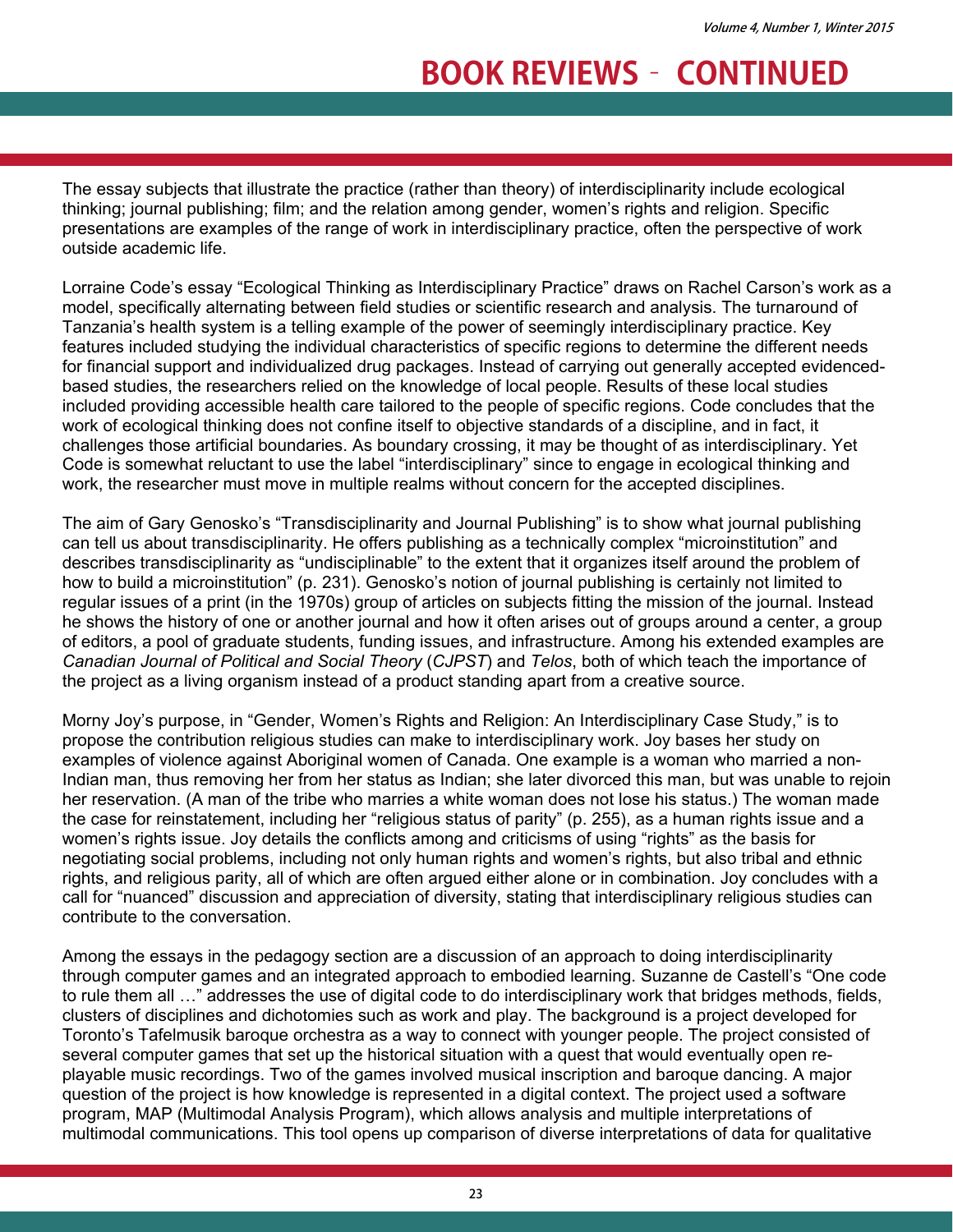research, particularly in interdisciplinary research.

Roxana Ng's "Decolonizing Teaching and Learning through Embodied Learning: Toward an Integrated Approach" argues the need for an embodied pedagogy, which she holds is interdisciplinary. Ng writes that she became aware of the need to bring together body, mind, and spirit in teaching, first from health issues she experienced as a graduate student, and later, as a minority faculty member in Canada. As a minority faculty member she experienced power relations among groups in the classroom and the overall university; between the teacher and students; and among students. Reflecting on her own experiences led her to incorporate her insights both in the subject of courses and in her pedagogy. For example, in one course she has asked her students to practice a mindfulness exercise and also write in a journal about their reading assignments and their own practice of the exercises. With their permission, she has included excerpts from three students' reflections. She posits these approaches as interdisciplinary in the sense of crossing boundaries, although she makes no attempt in this piece to further analyze the term.

Derek Briton, in "From Integrated to Interstitial Studies," examines the terminology in the context of the 2001 origin of Athabasca University's (AU) Master of Arts degree, named Integrated Studies. The purpose of the program is to use various means of inquiry to develop "new interpretive frameworks and new objects of knowledge" (p. 368). Briton notes, however, that in spite of its value, it has not produced "a new object that belongs to no one," in Roland Barthes' words.

Since its beginning in 1970, AU has had a policy of removing barriers that hinder students from getting an education. Almost three-quarters of the students are first in their families to earn a degree. The Master of Arts in Integrated Studies had a potential for growth; it kept disciplinary departments from competing; and gave an opportunity for the students to attain a graduate degree. Given its relatively recent launch, there has been little time to assess the program; thus the symposium was developed to help reassess the program's purpose and its achievement. One proposal coming out of this assessment of interdisciplinary issues is a new model called "interstitial studies." "Interstitial" refers to a state of betweenness with potential for transformation. An "Interstitial," rather than "interdisciplinary," study puts students in positions to construct new knowledge.

This volume of essays could be of interest to faculty and administrators of graduate interdisciplinary programs or those contemplating developing such programs, because it shows the complexity of clarifying what such a program would be, the value of such programs and the challenges in gaining acceptance for them. The essays vary in their accessibility; without some familiarity with specific recent philosophical thought it may be difficult to follow certain arguments. The presenters are highly respected scholars. Given the origin of the symposium as a contribution to assessment of Athabasca's Master of Arts in Integrated Studies, it would be useful to know in what ways the program benefitted from it: whether it confirmed the program's content and structure, or if it encouraged rethinking any aspects of the program.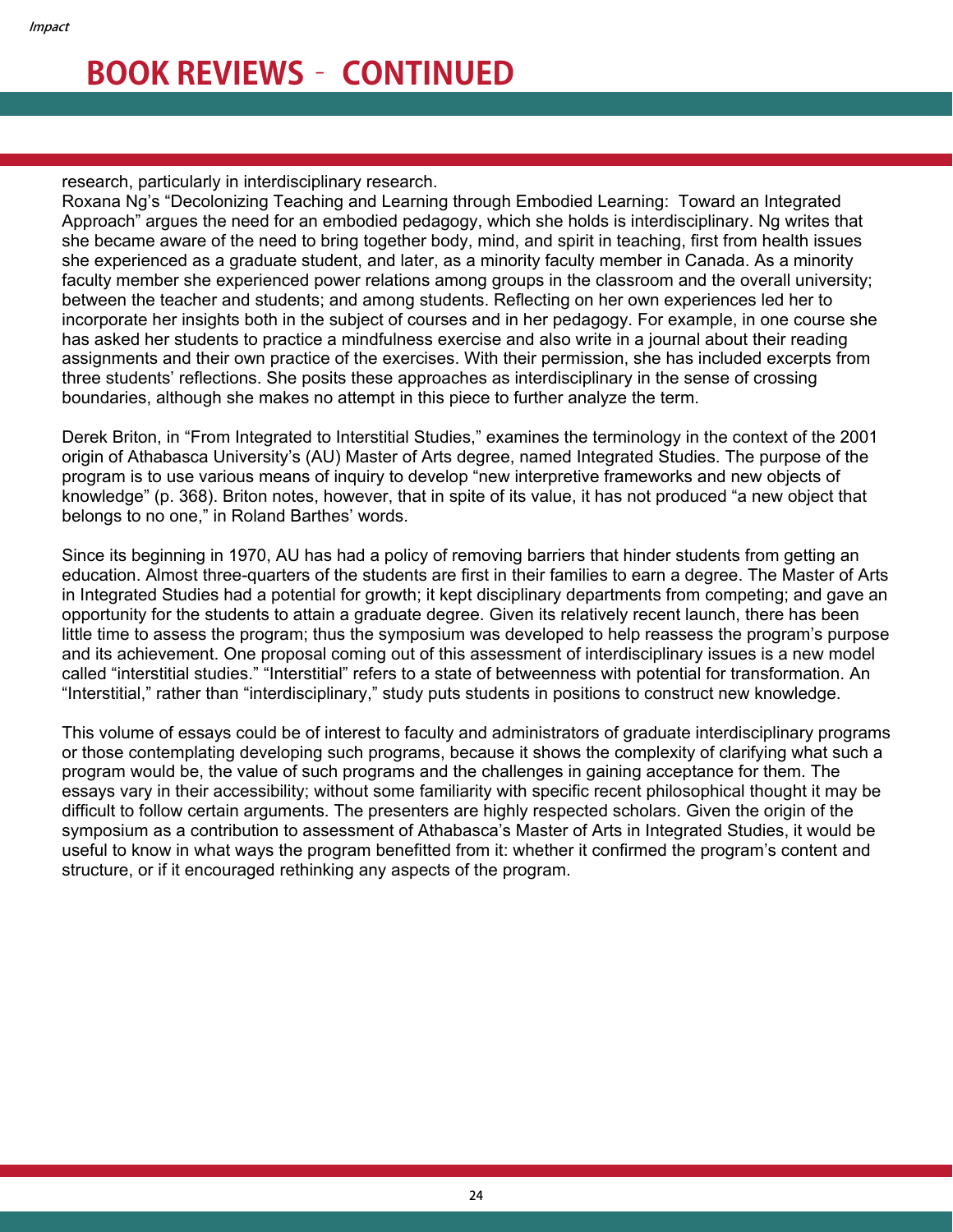# **PREVIOUS ISSUES**

- [Vol. 1, No. 1, Summer 2012](http://www.bu.edu/cgs/files/2012/04/IMPACT-Journal-Summer-2012.pdf)
- [Vol 2, No. 1, Winter 2013](http://www.bu.edu/cgs/files/2012/04/IMPACT-Journal-Winter-2013.pdf)
- [Vol. 2, No. 2, Summer 2013](http://www.bu.edu/cgs/files/2013/06/IMPACT-Journal-Summer-2013.pdf)
- [Vol. 3, No. 1, Winter 2014](http://sites.bu.edu/impact/impact-vol-3-no-1-winter-2014/)
- [Vol. 3, No. 2, Summer 2014](http://sites.bu.edu/impact/impact-vol-3-no-2-summer-2014/)

Archived issues are available at OpenBU, and can be accessed at<http://hdl.handle.net/2144/3910>.